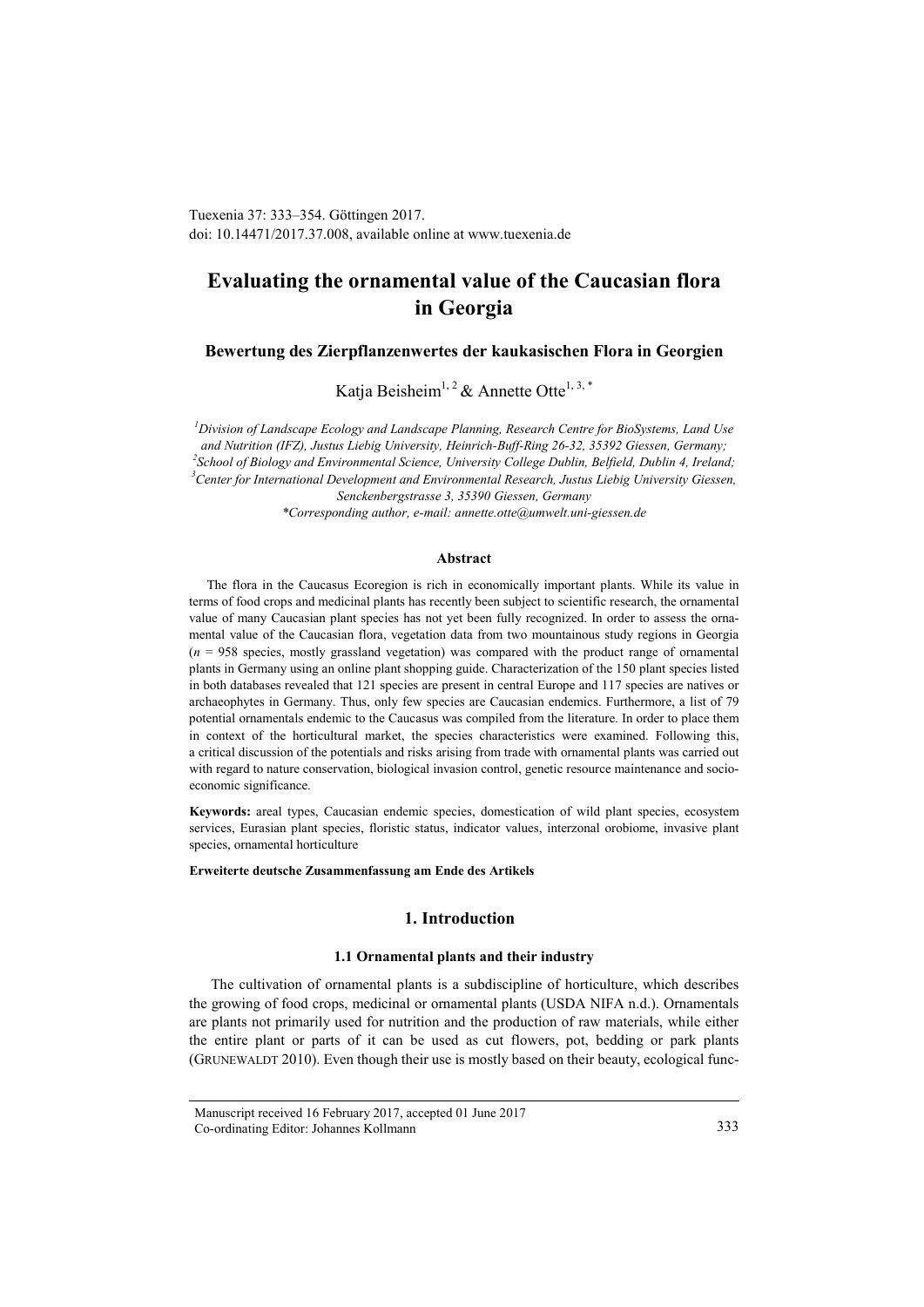tionality can be an important criterion for cultivation (SCHOLZ 2010). As a result, ornamentals contribute to various ecosystem services. According to the 'Common International Classification of Ecosystem Services' (CICES), ornamental plants reflect a provisioning ecosystem service in the way that biomass is produced for direct use or processing, which 'includes consumptive ornamental uses'. Furthermore, ornamentals provide regulation and maintenance services through mediating mass, liquid and airflows in terms of erosion protection, water cycling, ventilation and more. In addition, they help to maintain the physical, chemical and biological conditions at a location with regard to, among others, soil formation and climate regulation. Indoor plants can contribute to e.g., air quality regulation. Most often, ornamental plants are considered as providing cultural services since the cultivation and keeping of ornamental plants provides experiential, intellectual as well as spiritual interactions with the aesthetics of nature (BRETHOUR et al. 2007, European Environment Agency: [CICES-V4–3](http://cices.eu/content/uploads/sites/8/2015/09/CICES-V4-3-_-17-01-13a.xlsx) Spreadsheet, http://cices.eu/resources/, accessed 2016–11–04).

Corresponding with the importance of ornamental plants regarding human–nature interactions, the ornamental horticulture industry has a large economic significance. Apart from economically strong countries like Germany, many less developed countries attempt to generate economic profit from this industry. In 2015, Germany imported plants summarized under the HS Commodity Code 06 ('Live trees and other plants; bulbs, roots and the like; cut flowers and ornamental foliage') for 2.95 billion USD and exported worth 941 million USD. In contrast, imports in Georgia amounted to approximately 9.65 million USD, while exports made up 757,751 USD (UN Comtrade Database, http://comtrade.un.org/data/, accessed: 2017–02–03). Consequently, the ornamental horticulture market in Georgia currently is much smaller, but a development towards an increasing demand for fresh flowers is noticeable as import values have enlarged during the last decade (EDILASHVILI 2011, UN Comtrade Database). The potential for an expansion of the ornamental horticulture industry has begun to be recognized, but especially the local ornamental flora is still mostly only harvested from the wild and sold at local markets (BEDOSHVILI 2008).

**Table 1.** Main actors influencing the horticultural industry of ornamentals and their requirements for cultivation (GRUNEWALDT 2010).

| Actors      | Requirements                                           |
|-------------|--------------------------------------------------------|
| Trade       | Homogeneity                                            |
|             | Transportability and storability                       |
|             | Continuity of supply                                   |
|             | New ornamental plant species                           |
|             | Price                                                  |
| Producers   | Resource-saving production                             |
|             | High productivity                                      |
|             | High share of high quality plants or plant materials   |
| Legislative | Resistance against diseases and pests                  |
| Consumers   | New products within existing cultivars                 |
|             | New ornamental plant species                           |
|             | Low maintenance effort and long durability             |
|             | Adaptation to drought, water scarcity and ozone levels |

**Tabelle 1.** Den Ziergartenbau prägende Hauptakteure und ihre Anforderungen an die Kultivierung von Zierpflanzen (GRUNEWALDT 2010).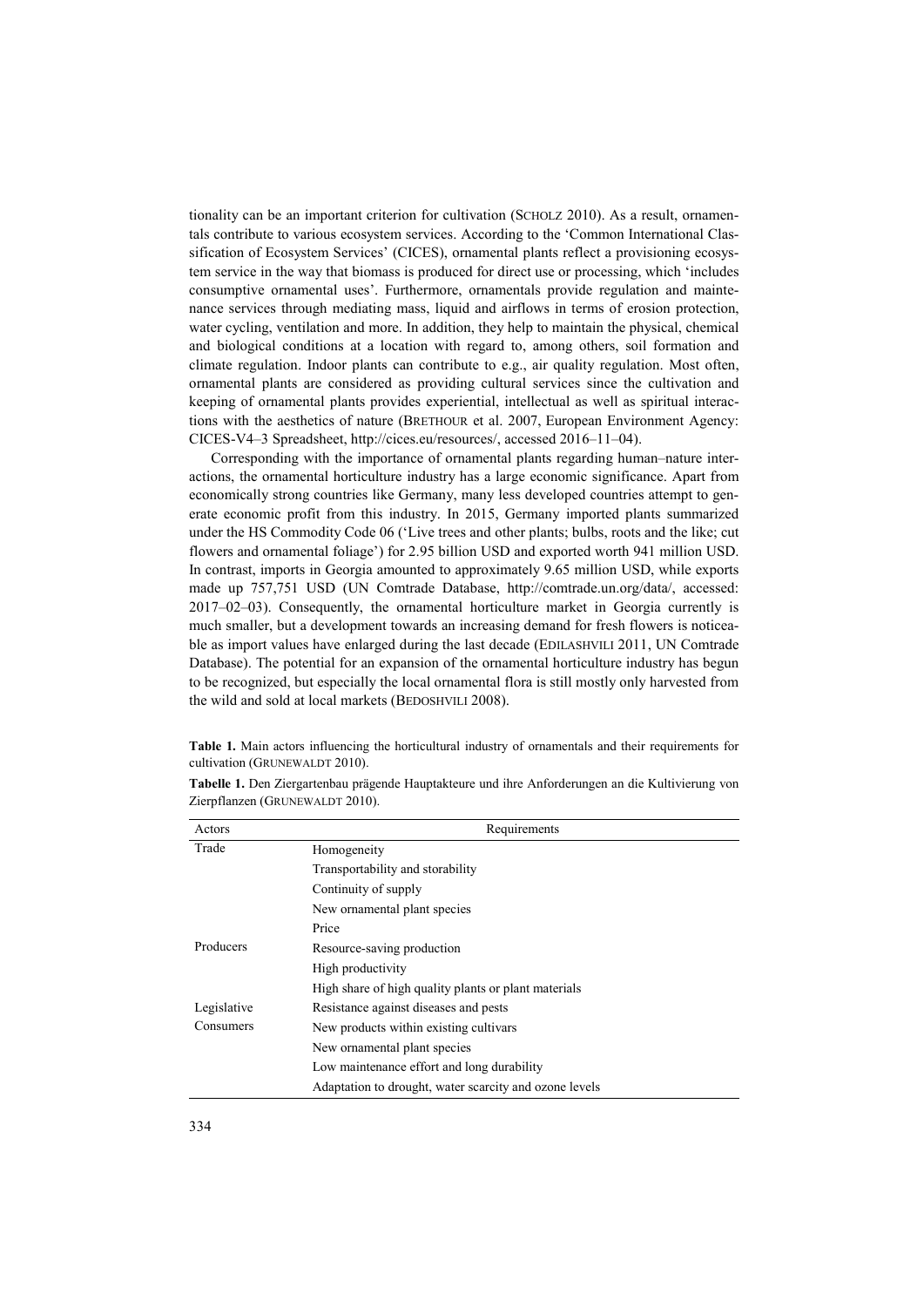Generally, globalized, complicated, dynamic processes characterize the supply chain of ornamental plants nowadays (DE HERTOGH et al. 2012, VAN TUYL et al. 2014). For a plant species to be considered suitable for the ornamental horticulture market, marketability, customer demands, production and trade requirements as well as plant introduction schemes have to be taken into account (SEATON et al. 2014). GRUNEWALDT (2010) identified four main actors influencing the horticultural industry through their demands (Table 1).

Since the standards for plant species cultivation are very high, the ornamental industry uses complex biochemical methods to breed and modify plant cultivars (SEATON et al. 2014). However, plants vary profoundly in their biological characteristics such as life form, life span or leaf habit, and it is not possible to adapt them to any condition. Likewise, the success of commercial or private production of a plant species is determined by certain habitat and cultivation requirements like light, soil or water conditions, the way and time of propagation and planting or the chemical treatment (GANSLMEIER & HENSELER 1985, BRICKELL 2010).

#### **1.2 The Caucasus and Georgia**

The 580,000 km<sup>2</sup> large Caucasus Ecoregion is located at the European-Asian boundary and is mainly characterized by two over 1500 km long mountain ranges, the northern Greater Caucasus and the southern Lesser Caucasus (Fig. 1) (NAKHUTSRISHVILI et al. 2009, SOLOMON et al. 2014, CEPF: Caucasus Overview, http://www.cepf.net/resources/hotspots/ Europe-and-Central-Asia/Pages/Caucasus.aspx, accessed 2016–10–03). The area has been identified as a biodiversity hotspot, which has an extraordinarily high number of endemic species, while it is significantly threatened by habitat destruction (MYERS et al. 2000, CEPF 2004). Since the Paleolithic Age, the Caucasus has been constantly inhabited and influenced by human activities, hence almost half of the original area has been transformed by human activities (LORDKIPANIDSE 1991, CEPF 2004, NAKHUTSRISHVILI et al. 2009).

Georgia is one out of three countries completely embedded within the Caucasus Ecoregion (Fig. 1). With a size of  $69,700 \text{ km}^2$ , the country is situated in the west of the South Caucasus region and encompasses parts of the Greater as well as the Lesser Caucasus mountain range. As a result, mountains characterize two-thirds of the country while the rest is represented by intermountain regions in the east and west (NBSAP 2005, SOLOMON et al. 2014). Georgia is very diverse in terms of altitudinal zonation (0–5047 m a.s.l.), mean annual temperatures (-6–15 °C), annual precipitation (200–4500 mm) and soil types, which leads to an exceptional richness and uniqueness in vegetation (SOLOMON et al. 2014). Out of the 4,100 plant species found within the country, 1320 species are Caucasian endemics (GAGNIDZE et al. 2002, SOLOMON et al. 2014).

Like the whole Caucasus, Georgia is influenced by severe social, political, economic and climatic changes (ELIZBARASHVILI et al. 2013). The population's cultural identity is shaped by multiethnicity and its history of a former member of the Soviet Union (WALDHARDT et al. 2011). Since the declaration of independence in 1991, the country has been struggling with the formation of a new political and economic order, resulting in an overthrow of the agricultural sector and a radical redevelopment of the rural land-use system (DIDEBULIDZE  $\&$ URUSHADZE 2009, VOLZ et al. 2011). While urban areas have begun to benefit from the economic change, many people in rural regions still live in poverty, practicing small-scale subsistence farming (VOLZ et al. 2011).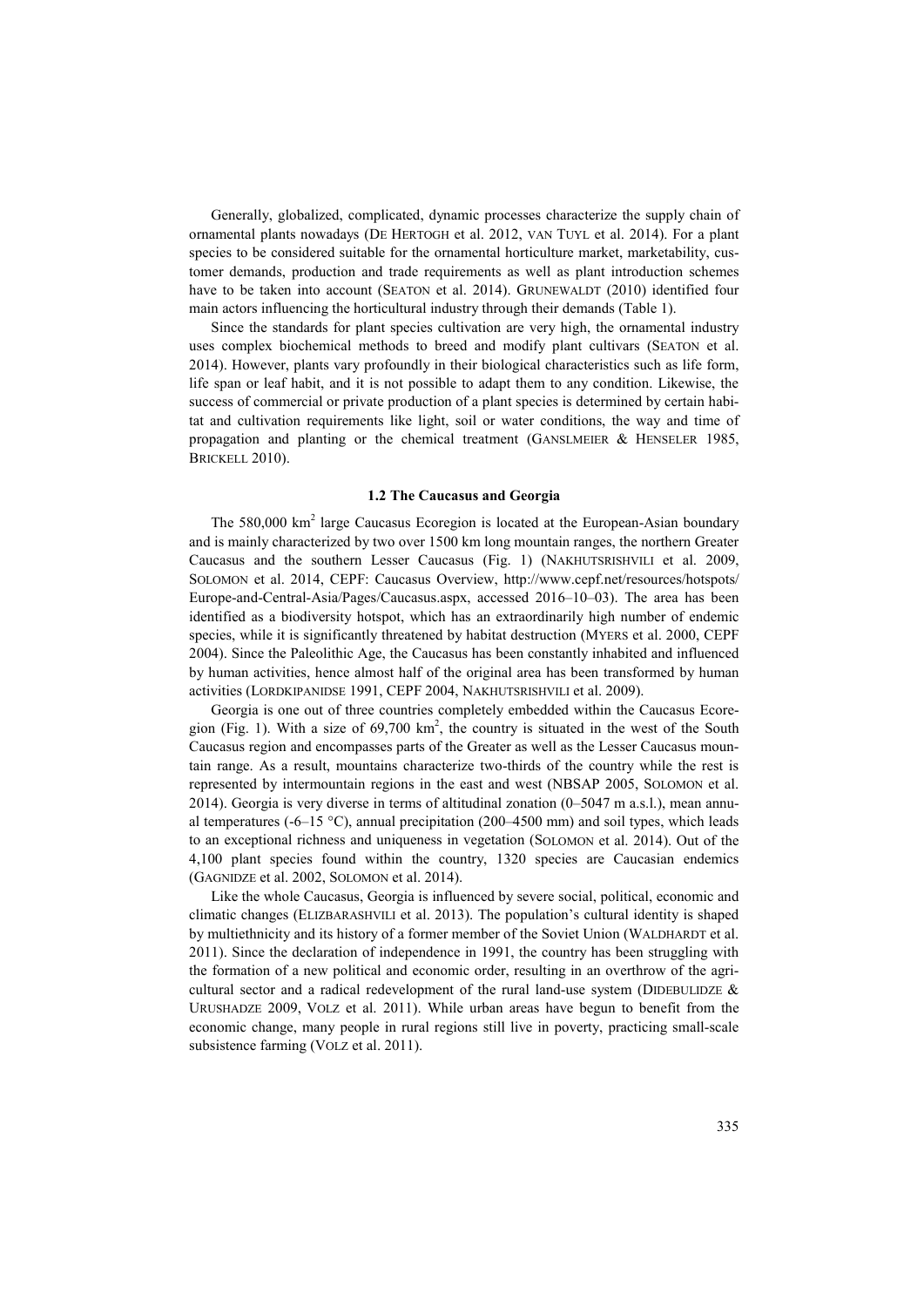

**Fig. 1.** Location and topography of the Caucasus Ecoregion and the study regions Kazbegi district (1) and Bakuriani district (2) (Composed from: WWF; ESRI, DELORME, GEBCO, NOAA NGDC, and other contributors; U.S. GEOLOGICAL SURVEY CENTER FOR EARTH RESOURCE OBSERVATION AND SCIENCE (EROS), NATIONAL AERONAUTICS AND SPACE ADMINISTRATION (NASA), NATIONAL GEOSPATIAL-INTELLIGENCE AGENCY (NGA).

**Abb. 1.** Lage und Topografie der Ökoregion Kaukasus und der Untersuchungsregionen Kazbegi Distrikt (1) und Bakuriani Distrikt (2).

The plant biodiversity of the Caucasus and Georgia has been recognized for its usage potential by the local population for a long time. Existing food crops allowed agriculture to develop in the Early Neolithic period, when people began cultivating wild fruit trees such as pear, apple or cherry, but also various cereals (AKHALKATSI et al. 2010). Today, the Caucasus is one out of eight global centers of domestication for economically important plants (SOLOMON et al. 2014). Even though documentation of the entire plant biodiversity in the Caucasus is promoted by major players, such as Botanic Gardens Conservation International (BGCI: Botanic Gardens in the Caucasus – Biodiversity Hotspot, http://www.bgci.org/where-wework/caucasus/, accessed 2017–01–11) and Missouri Botanical Garden (Projects in Asia and the Pacific: Republic of Georgia, http://www.mobot.org/MOBOT/Research/asiaprojects.shtml, accessed 2017–01–11), only the food and medicinal value of Georgia's agricultural biodiversity has recently been subject to international scientific research (e.g., MILLER et al. 2005, AKHALKATSI et al. 2010, BUSSMANN et al. 2014). The significance of its ornamental value does not seem to be have been fully recognized yet, and scientific publications focusing on the ornamental plant diversity are virtually absent.

Following the efforts of the BGCI and Missouri Botanical Garden, the aim of the present study was to investigate the ornamental value of the Caucasian flora in Georgia, and comparing it with the circumstances in Germany. In addition to generally demonstrating the socio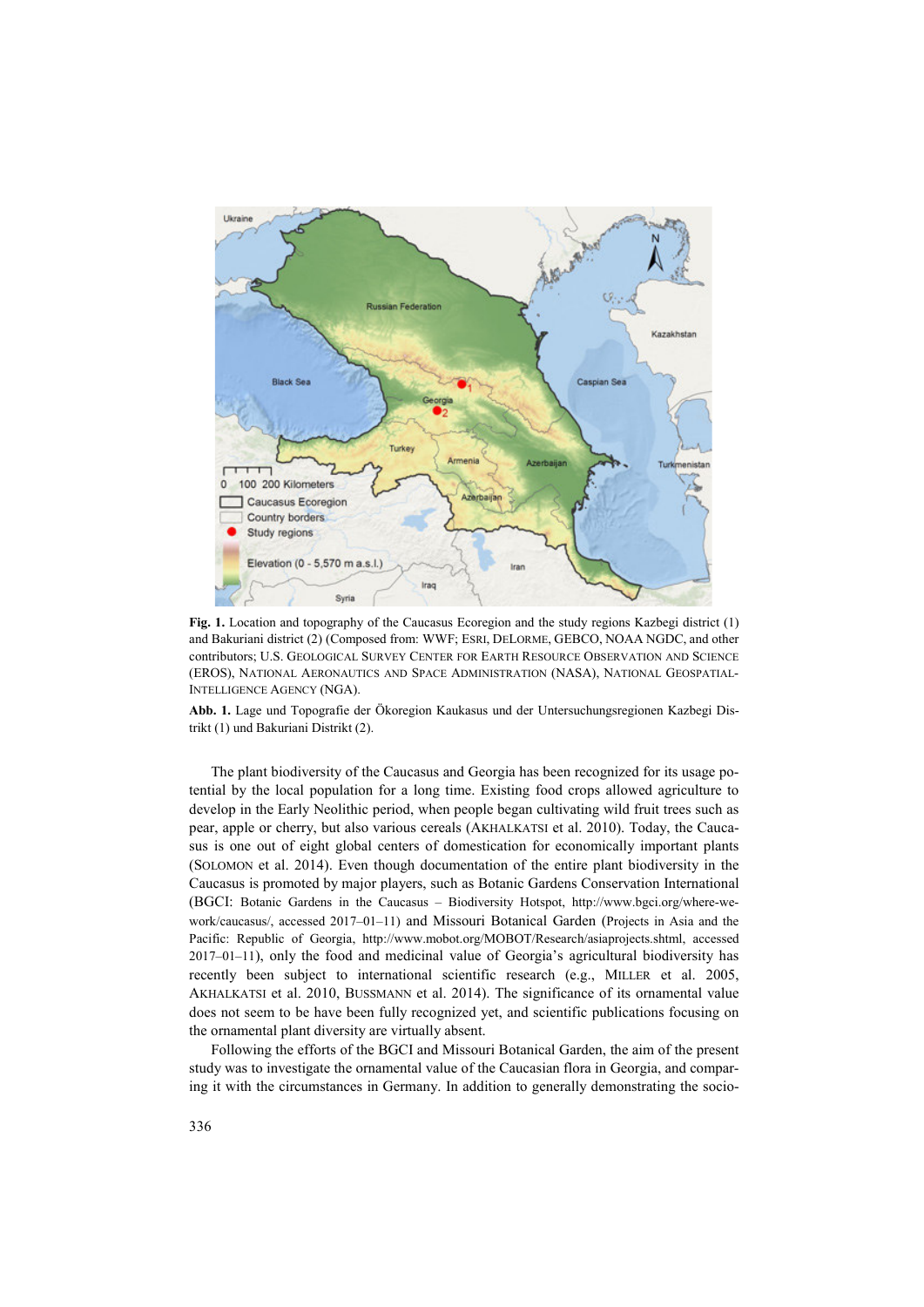ecological and economic significance of ornamental plants, vegetation data from two mountainous study regions in Georgia was analyzed, one located in the Kazbegi district in the Greater Caucasus and the other in the Bakuriani district in the Lesser Caucasus (Fig. 1). The data was compared with the range of ornamental plants traded in Germany, and the results were evaluated with regard to provenance from the Caucasus. Furthermore, a list of ornamentally valuable plant species endemic to the Caucasus and occurring in Georgia was compiled and the species' characteristics were examined. Against this backdrop, a review of the potentials and risks which generally arise from trade in ornamental plants was completed.

# **2. Material and Methods**

#### **2.1 Comparison of the Kazbegi-Bakuriani database and the PPP-Index**

For the first part of the analysis, a plant species database recorded at two mountainous study regions in Georgia in the years 2011–2014 served as a baseline. It contains 982 plant species and provides information on the plant species composition. 976 vegetation plots were recorded in the Kazbegi district, with nine plots sampled in high-montane levels (< 700 m a.s.l.), 814 plots in subalpine levels (1700–2500 m a.s.l.) and 116 plots in altitudes above 2500 m a.s.l., and unfortunately, for 37 plots, no altitudinal data were recorded. The majority (approx. 85%) of the vegetation plots originate from grassland (hay meadows, pastures, alpine poor grassland) and approx. 15% from arable fields and fallows as well as Rhododendron and Birch stands. Further 197 vegetation plot samples were recorded in the Bakuriani district, 98 of which were located in high-montane (< 1700 m a.s.l.) and 99 in subalpine (1700–2500 m a.s.l.) open and wooded grassland. For reasons of uniformity and comparability, the plant species nomenclature was adapted to THE PLANT LIST (2013). Due to synonyms the total amount of plant species dropped to 958.

In order to determine whether these species are common ornamentals in Germany, each species was matched with the online database 'Pflanzeneinkaufsführer für Europa' (PPP-Index) (http://www.pppindex.de/, accessed 2016–10–25). For this analysis, only suppliers in Germany were regarded and each species was searched for with its accepted name as well as the name it was originally listed with in the Kazbegi-Bakuriani database. Cultivars were excluded from the analysis to avoid double counting of suppliers. Since the database also lists suppliers of uncommon and rare species, only species with at least ten suppliers were further considered.

The species recorded by at least ten German suppliers in the index were analyzed regarding their natural distribution range and floristic relationship to the Caucasus and Germany. To determine the species' floristic status in Germany (indigenous, archaeophyte, neophyte), the BIOLFLOR database (KLOTZ et al. 2002) was consulted. It contains information on the floristic status for 3659 plant species found in the wild in Germany (KÜHN & KLOTZ 2002a). For further information on the species' main distribution range, the species were categorized into different range types classified after OBERDORFER (1983) (KORNECK et al. 1998). Lastly, the indicator values after ELLENBERG et al. (2001) provided a basis for additional ecological characterization of the species.

#### **2.2 Literature assessment**

In a second step, literature was evaluated with respect to potential herbaceous ornamentals endemic to the Caucasus within Georgia. All native herbaceous species mentioned by SHULKINA (2004) or named by BRANDES (2014) were checked for listing in the 'Red List of the Endemic Plants of the Caucasus' with indication of occurrence in Georgia (SOLOMON et al. 2014). Thus, a list with species matching the criteria was compiled and further analysis was carried out regarding the species' usage status as ornamental plants. Moreover, their characteristics were evaluated with respect to potential ornamental use for a regional or global market.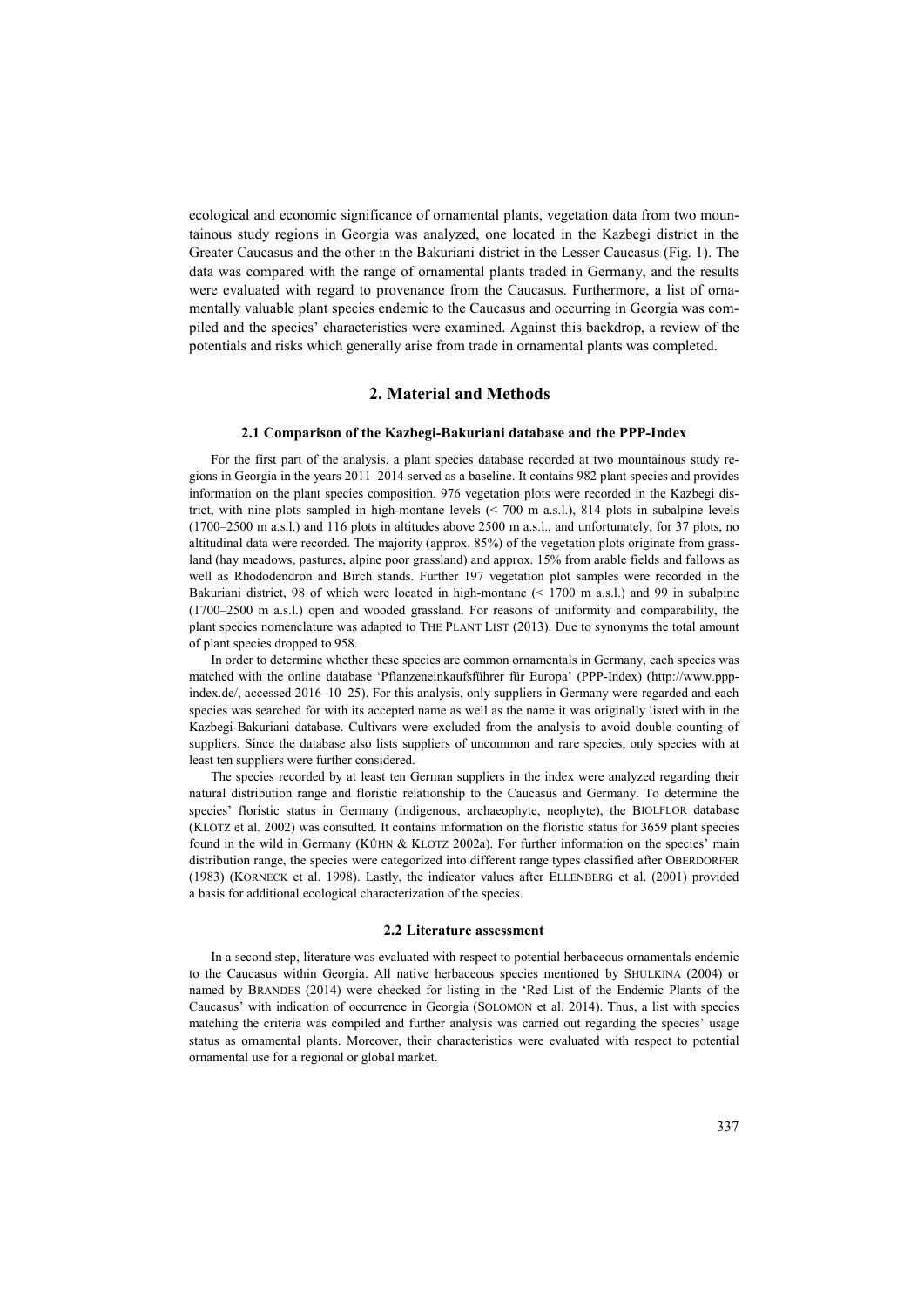# **3. Results and Discussion**

#### **3.1 Comparison of the Kazbegi-Bakuriani database and the PPP-Index**

Out of the 958 plant species listed in the Kazbegi-Bakuriani database, 150 species are offered by at least ten German plant suppliers (Supplement E1, column 5). According to THE PLANT LIST (2013), the species belong to 104 genera and 49 families (Table 2). They reveal an overlap with the species-richest genera and families occurring in the wild in both the Caucasus and Germany. For example, *Campanula* is one of the species-richest genera in the Caucasus, and *Carex* is the third most abundant genus within the German flora. In addition, Asteraceae, Rosaceae and Poaceae belong to the eight families with more than 100 species in the Caucasus Ecoregion as well as represent the three most abundant plant families in Germany (KÜHN & KLOTZ 2002b, SOLOMON et al. 2014).

Consultation of the BIOLFLOR database revealed that, from the 150 species analyzed in this study, 23 were not recorded, 106 were listed as indigenous in Germany, eleven as archaeophytes (two being questionable) and ten as neophytes (KLOTZ et al. 2002) (Table 3, Supplement E1, column 6).

In terms of main distribution, 117 of the 150 species can be categorized into different range types classified after OBERDORFER (1983) (KORNECK et al. 1998) (Fig. 2, Supplement E1, column 7). The 33 species grouped under 'no value' were not documented in the original source. A linkage with the floristic status allocation becomes apparent: Among the 33 species without a range type are all 23 species not assigned a floristic status plus the ten plant species assigned the floristic status 'neophyte' (Table 3).

**Table 2.** The nine most abundant plant genera and ten most abundant plant families. Analysis was based on the 150 plant species from the Kazbegi-Bakuriani database which have at least ten German suppliers in the PPP-Index.The remaining 94 genera and 39 families, which the 150 species consist of, have abundances of two or one species in terms of genera and three, two or one species in terms of families (Supplement E1, column 3, 4).

**Tabelle 2.** Die neun häufigsten Pflanzengattungen und zehn häufigsten Pflanzenfamilien. Die Analyse beruht auf den 150 Pflanzenarten der Kazbegi-Bakuriani Datenbank, die mindestens zehn deutsche Anbieter im PPP-Index haben. Die übrigen 94 Gattungen und 39 Familien der 150 Arten haben Häufigkeiten von zwei Arten oder einer Art in Bezug auf Gattungen und drei, zwei oder einer Art in Bezug auf Familien (Anhang E1, Spalte 3, 4).

| Genus      | Species abundance | Family         | Species abundance |
|------------|-------------------|----------------|-------------------|
| Geranium   | 8                 | Asteraceae     | 17                |
| Campanula  | 6                 | Rosaceae       | 16                |
| Carex      |                   | Lamiaceae      | 11                |
| Acer       | 3                 | Poaceae        | 9                 |
| Gentiana   | 3                 | Geraniaceae    | 8                 |
| Potentilla | 3                 | Campanulaceae  | 6                 |
| Salvia     | 3                 | Cyperaceae     | 6                 |
| Sedum      | 3                 | Adoxaceae      |                   |
| Tanacetum  |                   | Plantaginaceae | 4                 |
|            |                   | Crassulaceae   | 3                 |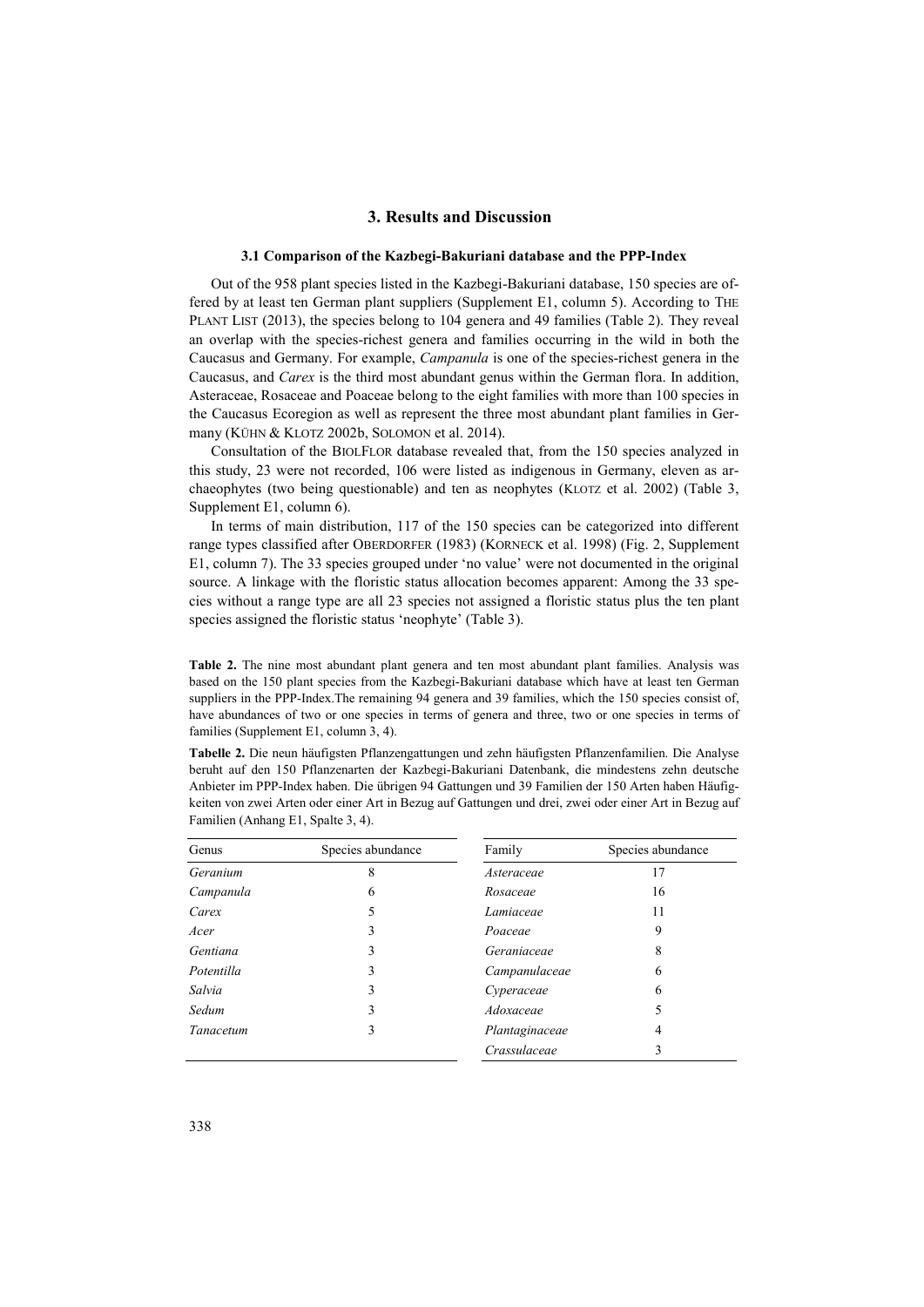**Table 3.** Thirtyfour plant species from the Kazbegi-Bakuriani database which have at least ten German suppliers in the PPP-Index and no available data regarding their floristic status in Germany, range type and/ or indicator values. Absence of values is represented by dots, presence by check marks (KORNECK et al. 1998, ELLENBERG et al. 2001, KLOTZ et al. 2002).

**Tabelle 3.** Vierunddreißig Pflanzenarten aus der Kazbegi-Bakuriani Datenbank, die mindestens zehn deutsche Anbieter im PPP-Index und keine verfügbaren Angaben hinsichtlich des floristischen Status in Deutschland, Arealtyp und/ oder der Zeigerwerte haben. Die Nichtverfügbarkeit von Werten ist durch Punkte gekennzeichnet, Verfügbarkeit durch Häkchen (KORNECK et al. 1998, ELLENBERG et al. 2001, KLOTZ et al. 2002).

| Species                                        | Floristic status | Range type | Indicator value |
|------------------------------------------------|------------------|------------|-----------------|
| Abies nordmanniana (Stev.) Spach               |                  |            |                 |
| Anthemis marschalliana Willd.                  |                  |            |                 |
| Astrantia maxima Pall.                         |                  |            |                 |
| Campanula alliariifolia Willd.                 | neophyte         |            |                 |
| Campanula collina Sims                         |                  |            |                 |
| Campanula lactiflora M.Bieb.                   |                  |            |                 |
| Campanula sarmatica Ker Gawl.                  |                  |            |                 |
| Cephalaria gigantea (Ledeb.) Bobrov            |                  |            |                 |
| Centaurea macrocephala Muss.Puschk. ex Willd.  |                  |            |                 |
| Dianthus cruentus Griseb.                      |                  |            |                 |
| Digitalis ferruginea L.                        |                  |            |                 |
| Doronicum orientale Hoffm.                     |                  |            |                 |
| Gentiana septemfida Pall.                      |                  |            |                 |
| Geranium ibericum Cav.                         |                  |            |                 |
| Geranium platypetalum Fisch. & C.A.Mey.        |                  |            |                 |
| Geranium pyrenaicum Burm.f.                    | neophyte         |            |                 |
| Geranium renardii Trauty.                      |                  |            |                 |
| Hesperis matronalis L.                         | neophyte         |            |                 |
| Inula orientalis Lam.                          |                  |            |                 |
| Iris pumila L.                                 | neophyte         |            |                 |
| Lomelosia caucasica (M.Bieb.) Greuter & Burdet |                  |            |                 |
| Lysimachia punctata L.                         | neophyte         |            |                 |
| Muscari armeniacum Leichtlin ex Baker          | neophyte         |            |                 |
| Nepeta racemosa Lam.                           | neophyte         |            |                 |
| Picea orientalis (L.) Peterm.                  |                  |            |                 |
| Salvia verticillata L.                         | neophyte         |            |                 |
| Saxifraga juniperifolia Adams                  |                  |            |                 |
| Sedum hispanicum L.                            | neophyte         |            |                 |
| Sedum spurium M.Bieb.                          | neophyte         |            |                 |
| Symphytum caucasicum M.Bieb.                   |                  |            |                 |
| Tanacetum coccineum (Willd.) Grierson          |                  |            |                 |
| Tanacetum parthenium (L.) Sch.Bip.             | archaeophyte     |            |                 |
| Tripleurospermum caucasicum (Willd.) Hayek     |                  |            |                 |
| Veronica gentianoides Vahl                     |                  |            |                 |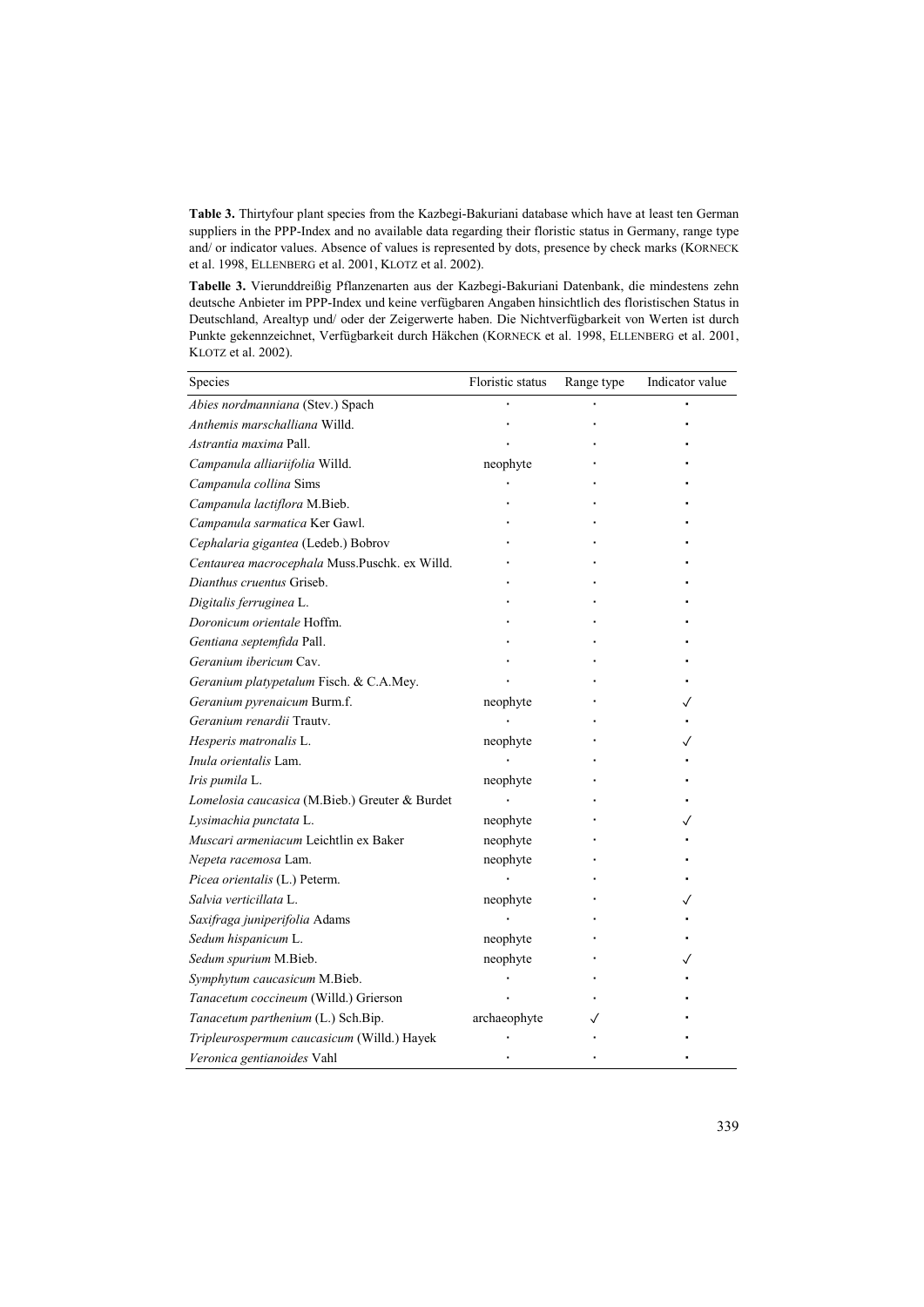

**Fig. 2.** Range types based on classification by OBERDORFER (1983) for each of the 150 plant species from the Kazbegi-Bakuriani database which have at least ten German suppliers in the PPP-Index. For detailed specification of each number, see original source (KORNECK et al. 1998).

**Abb. 2.** Arealtypen klassifiziert nach OBERDORFER (1983) für jede der 150 Pflanzenart aus der Kazbegi-Bakuriani Datenbank, die mindestens zehn deutsche Anbieter im PPP-Index hat. Für genaue Spezifizierung jeder Nummer, siehe Originalquelle (KORNECK et al. 1998).

The indicator value allocation according to ELLENBERG et al. (2001) reveals that 29 of the 150 species were not documented in the original source (Fig. 3, Supplement E1, column 8). Among those, overlaps with the species missing a floristic status or range type exist: Out of the 29 species, 28 also lack a characterization regarding their range type. Among the 28 species are the 23 species missing a floristic status and the remaining six are listed as neophytes (five species) or archaeophyte. Note that the archaeophyte, *Tanacetum parthenium*, is the same species out of the 29 species not documented to have indicator values that was assigned a range type. Consequently, there were five species without a characterization regarding their range type and with missing or neophyte floristic status, but with indicator values (Table 3).

#### **3.1.1 Eurasian plant species**

So far, the analysis has shown that from the 150 species recorded in Georgia, several have also been identified as native or archaeophytes in Germany (117 species) or present in central Europe after ELLENBERG et al. (2001) (121 species). Figure 2 shows that 72 of the 117 species with assigned range types are potentially distributed among all of Eurasia, which highlights the possibility of a species overlap in Germany and Georgia. Figure 3 and 4 illustrate the indicator values of the 121 plant species recorded in ELLENBERG et al. (2001). The frequency distribution of the continentality values (Figure 3a) also mostly represents ecolo-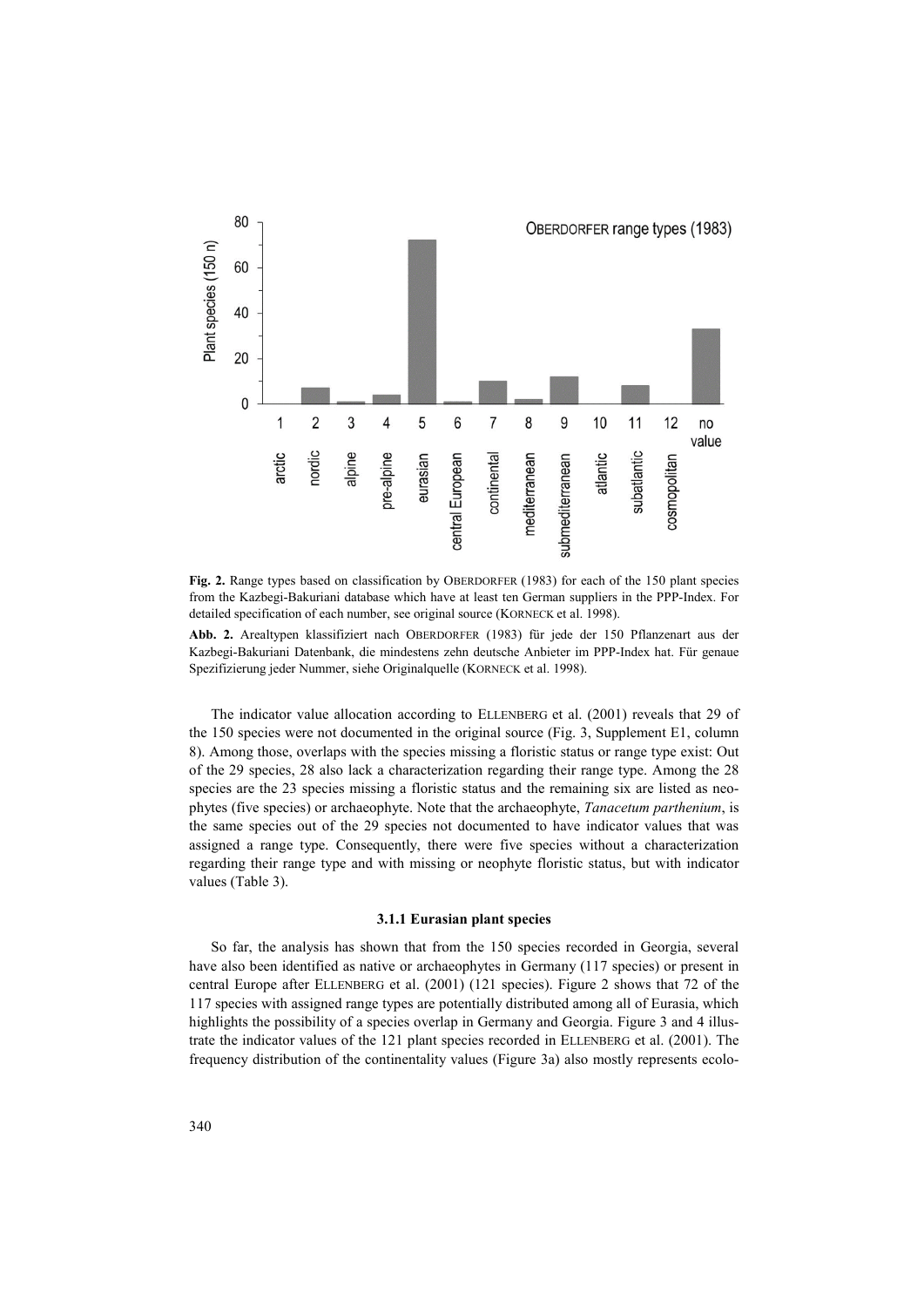

**Fig. 3a**–**f.** Indicator value range according to ELLENBERG et al. (2001) for the 150 plant species from the Kazbegi-Bakuriani database which have at least ten German suppliers in the PPP-Index. For detailed specification of each number, see original source.  $x =$  indifferent,  $? =$  unclear, 'no value' = species not listed in ELLENBERG et al. (2001).

**Abb. 3a**–**f.** Zeigerwerte nach ELLENBERG et al. (2001) für die 150 Pflanzenarten aus der Kazbegi-Bakuriani Datenbank, die mindestens zehn deutsche Anbieter im PPP-Index haben. Für genaue Spezifizierung jeder Nummer, siehe Originalquelle.  $x =$  indifferent,  $? =$  unklar, 'no value' = nicht in ELLEN-BERG et al. (2001) gelistete Arten.

gyical demands which can be met in both countries (KOSTER 2005, SOLOMON et al. 2014). Regarding temperature (Fig. 3b), which also reflects altitudinal zonation, the high number of indifferent species compensates for the differences that Germany and Georgia show in this respect. Species listed in the Kazbegi-Bakuriani database were mostly recorded in the high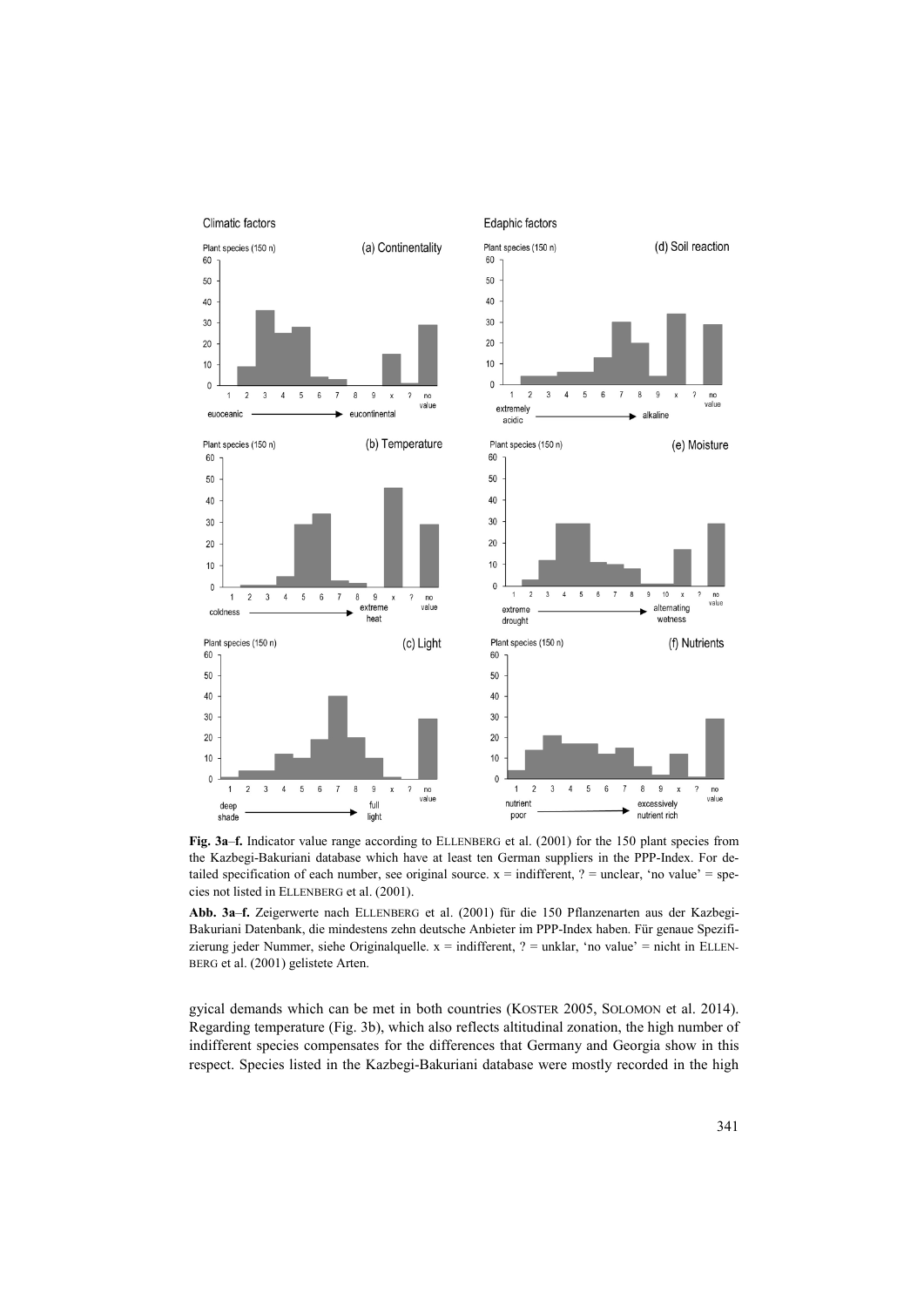

**Fig. 4. a)** Life form and **b)** leaf habit according to ELLENBERG et al. (2001) for the 150 plant species from the Kazbegi-Bakuriani database which have at least ten German suppliers in the PPP-Index. 'alternating' = alternating life form with site conditions,  $x =$  indifferent, ? = unclear, 'no value' = species not listed in ELLENBERG et al. (2001).

**Abb. 4. a)** Lebensform und **b)** Blattausdauer nach ELLENBERG et al. (2001) für die 150 Pflanzenarten aus der Kazbegi-Bakuriani Datenbank, die mindestens zehn deutsche Anbieter im PPP-Index haben. 'alternating' = Wechsel der Lebensform mit den jeweiligen Standortbedingungen, x = indifferent,  $? =$  unklar, 'no value' = nicht in ELLENBERG et al. (2001) gelistete Arten.

montane to lower alpine altitudinal level, altitudes which are rare in Germany (KOSTER 2005). Apart from indifference, the adaptability of plant species is highlighted by the fact that the second and third most species-abundant indicator values represent an ecological demand for lower altitudinal levels in central Europe than they were documented in for the Kazbegi-Bakuriani database. If the species also occur in lower altitudinal levels in Georgia remains unclear, since no floristic mapping of the entire Georgian territory exists.

Generally, Germany and the Caucasus are climatically and geographically not as different as it might seem. According to WALTER & BRECKLE (1986, 1999), Germany is included in the temperate-nemoral zone of Europe (zonobiome VI). Concerning the Caucasus, the situation is more diverse as a result of its complex topography. WALTER & BRECKLE (1999) divided the ecoregion of the lowlands into three zonobiomes: The temperate-nemoral zone in the North Caucasus plains (zonobiome VI), the arid semi-deserts in the eastern Caspic lowlands (zonobiome VIIa), and the zone of warm-temperate humid climate in the western Colchic plains (zonobiome V). In BOX & FUJIWARA (2015), the warm-temperate region is further characterized as warm-temperate deciduous. The Caucasus mountain ranges separating the three zonobiomes are to be considered separately as an interzonal orobiome (WALTER & BRECKLE 1999). The vegetation map by BOHN et al. (2002/2003) shows that, among the diversity of the Caucasus mountains, areas with a similar natural vegetation structure as in Germany exist. In the analogous zonobiome VI in Germany and the North Caucasus, most of the area is naturally characterized by the formation of 'mesophytic deciduous broad-leaved and mixed coniferous-broad-leaved forests' (F.1–F.7). However, also parts of the intermountain regions and lowest altitudinal zones in the mountains correspond with this natural vegetation formation. Even though the natural vegetation is pushed back due to anthropogenic influences nowadays, the current flora still highlights this resemblance between both regions, as the analyzed species list suggests (BOHN & WELB 2003, NAKHUTSRISHVILI et al. 2009).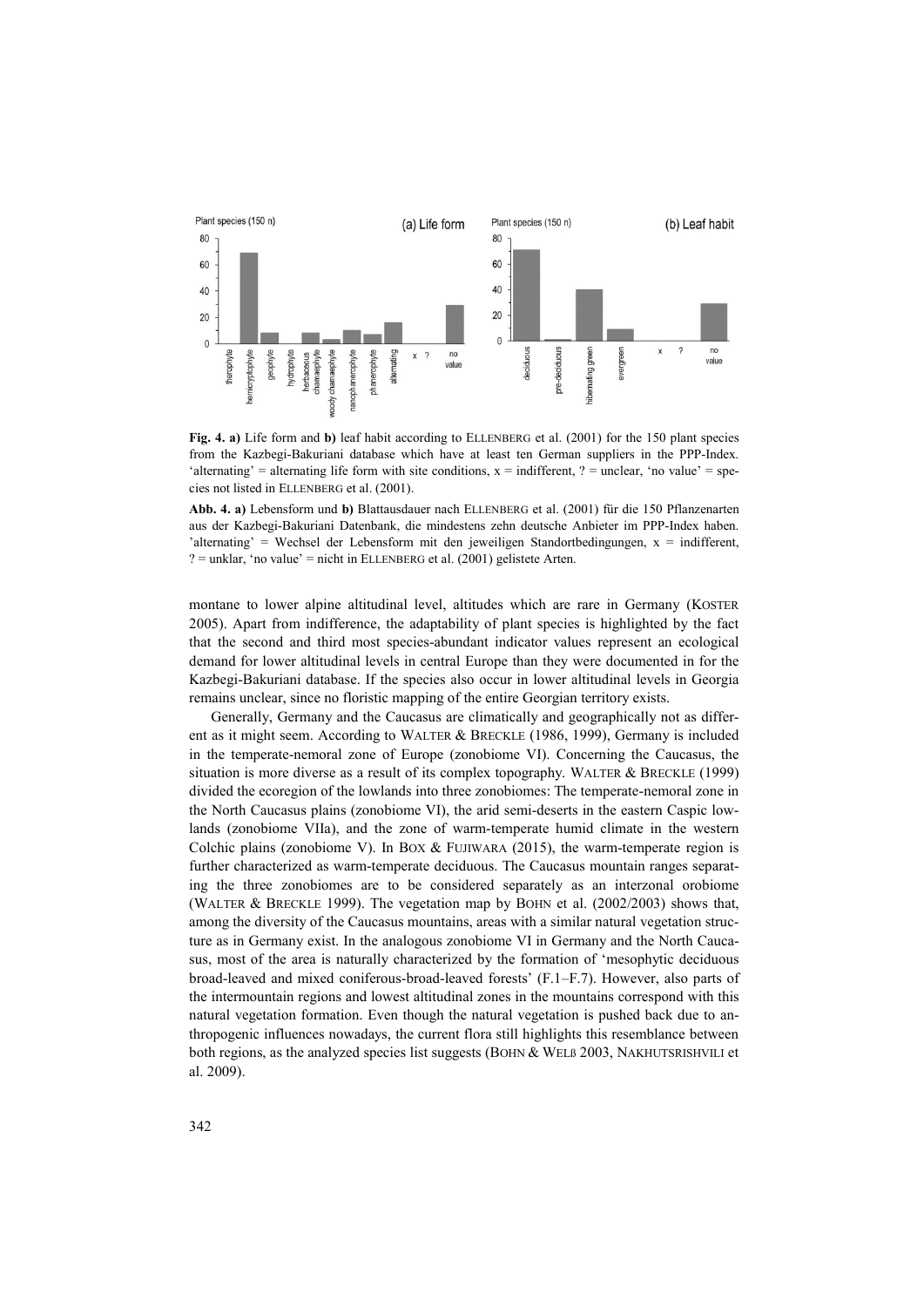When looking at the remaining indicator values of the Eurasian plant species (Fig. 3c–f, Fig. 4), further characterization can be carried out and significant information on the plants' biological characteristics and habitat requirements can be obtained. Pointed out in Chapter 1.2, those influence the production success and, therefore, a plant species' ornamental value. For example, the figures show that the majority of the plant species prefer open locations with exposure to light (Fig. 3c), grow in approximately neutral soils (Fig. 3d), can tolerate water shortages to a certain extent (Fig. 3e) and are hemicryptophytes (Fig. 4a). As GANSLMEIER & HENSELER (1985) point out, these characteristics give an adequate reflection of the conditions in gardens and resemble typical traits of ornamental plants.

## **3.1.2 Caucasian plant species**

Accordingly, only a small fraction of the 150 plant species recorded in Georgia and marketed as common ornamental plants in Germany represents a wild flora that occurs in the Caucasus and not in central Europe. To answer the question if the 29 and 33 species, respectively, are unique Caucasian plants, their range formula was provided by WELK (2016) (Table 4).

According to the continents or continent sections included in the formulas, 25 plant species are named to occur in the Caucasus ('KAUK') and 13 species have distribution ranges which are limited to this area (e.g., *Campanula alliariifolia*, *Geranium renardii*, *Lomelosia caucasica*). This attribute corresponds with the definition of endemism by GAGNIDZE et al. (2002). However, as the continent (section) classification is rather broad, it is not possible to determine whether the other species are Caucasian subendemics, so only distributed in the ecoregion and directly adjacent areas (GAGNIDZE et al. 2002).

In addition to the large-scale geographic categorization, the range formula further reveals information on the species' altitudinal distribution. Out of the 28 species with indication of their preferred altitude, twelve are montane distributed species ('mo'), four are found on subalpine levels ('salp'), three are distributed among montane to alpine ('mo-alp'), seven montane to subalpine ('mo-salp') and two subalpine to alpine levels ('salp-alp'). Interestingly, only two of the 13 species endemic to the Caucasus are among the montane species, namely *Campanula alliariifolia* and *Symphytum caucasicum*. As a consequence, most of the endemic plant species are bound to higher elevations. This corresponds with the fact, that the proportion of endemic species increases with isolation of suitable habitats as is the case in high mountains (MYERS et al. 2000, FREY & LÖSCH 2014).

## **3.2 Further Caucasian endemics of ornamental significance**

The analysis in Chapter 3.1 uncovered that only a small fraction of the 150 plant species recorded in Georgia and commonly sold as ornamental plants by German suppliers in the PPP-Index reflect the Caucasian ornamental flora. Nevertheless, the biodiversity in the Caucasus is rich in plants of ornamental value as the literature review revealed. (SHULKINA 2004, BRANDES 2014, SOLOMON et al. 2014) (Supplement E2).

As SHULKINA (2004) points out, Caucasian plant species with ornamental value range from trees to shrubs and herbaceous species. To narrow the analysis, the analyzed species were limited to the latter based on life-form attribution. The majority of the species are herbaceous perennials, some with underground perennating buds (bulbs, tubers, rhizomes) (Supplement E2, column 5). After RAUNKIAER (1937), the species can be classified as hemi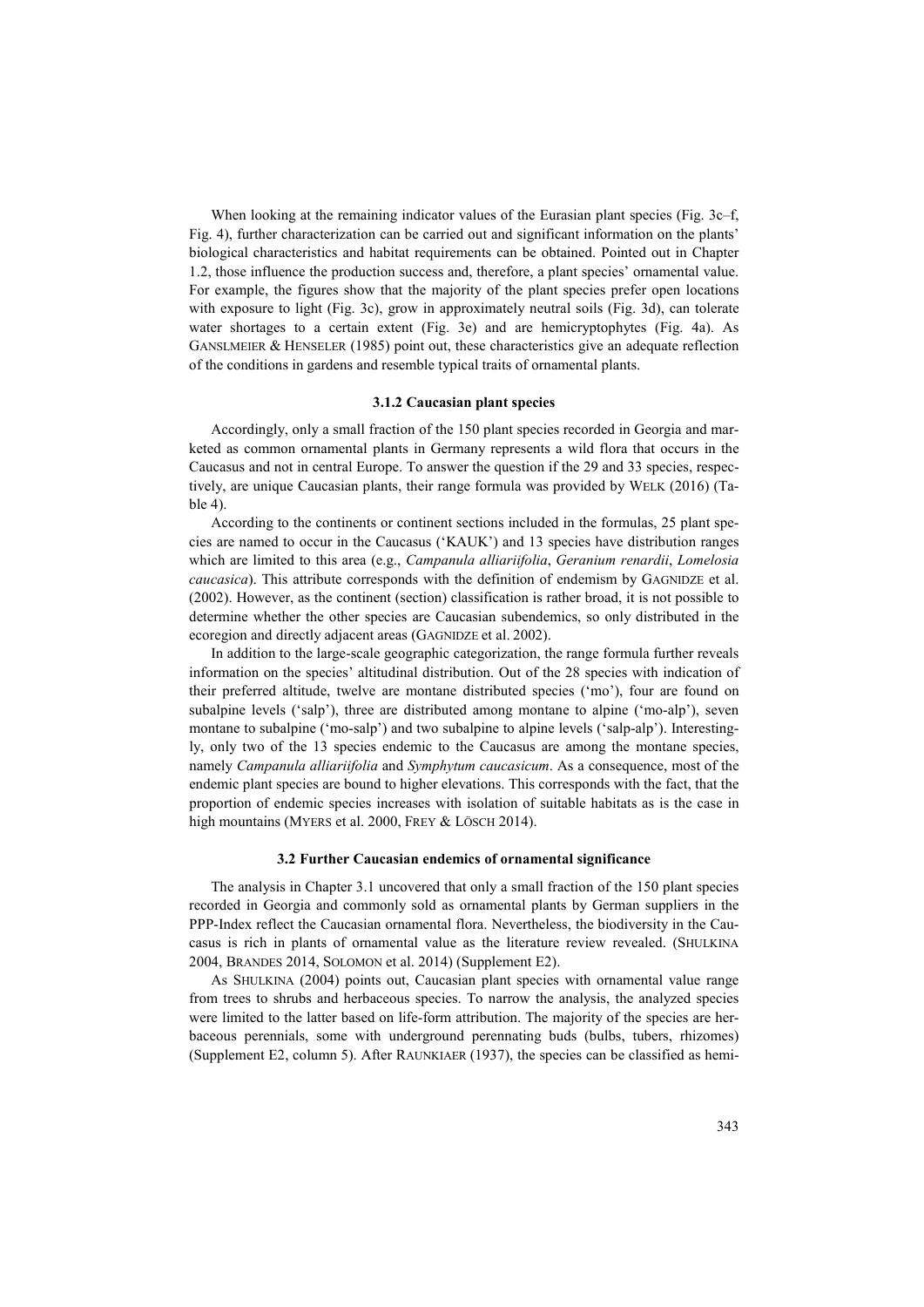**Table 4.** Range formula of the species that are not central European according to ELLENBERG et al. (2001) and/ or have no natural or long-established (pre1500 AD) distribution range in Germany (KOR-NECK et al. 1998, KLOTZ et al. 2002). Information was provided by WELK (2016) personally.

**Tabelle 4.** Natürliche Verbreitung der Arten, die nach ELLENBERG et al. (2001) nicht mitteleuropäisch sind und/ oder kein natürliches oder seit längerem bestehendes Verbreitungsgebiet in Deutschland haben (vor 1500 n. Chr.) (KORNECK et al. 1998, KLOTZ et al. 2002). Die Informationen wurden von WELK (2016) bereitgestellt.

| Species                                        | Range formula                                 |
|------------------------------------------------|-----------------------------------------------|
| Abies nordmanniana (Stev.) Spach               | m-sm//mo·c3-4 KAUK-WAS                        |
| Anthemis marschalliana Willd.                  | m-sm//mo-alp.c3-5 KAUK-WAS                    |
| Astrantia maxima Pall.                         | m-sm//mo-alp-c4-7 KAUK-WAS                    |
| Campanula alliariifolia Willd.                 | m-sm/mo·c3-6 KAUK                             |
| Campanula collina Sims                         | m-sm//salp-alp-c4-7 KAUK                      |
| Campanula lactiflora M.Bieb.                   | m-sm//mo-salp.c3-6 KAUK                       |
| Campanula sarmatica Ker Gawl.                  | m-sm//mo-salp-c3-6 KAUK                       |
| Cephalaria gigantea (Ledeb.) Bobrov            | m-sm//mo-salp.c3-6 KAUK                       |
| Centaurea macrocephala Muss.Puschk. ex Willd.  | m-sm//mo-salp-c3-6 KAUK                       |
| Dianthus cruentus Griseb.                      | $sm/mo$ c3-6 EUR                              |
| Digitalis ferruginea L.                        | m-sm//mo-salp-c3-6 OEUR-KAUK                  |
| Doronicum orientale Hoffm.                     | $sm/mo$ c3-4 OEUR                             |
| Gentiana septemfida Pall.                      | sm/salp-alp·c4-7 KAUK-WAS                     |
| Geranium ibericum Cav.                         | sm/salp·c4-6 KAUK                             |
| Geranium platypetalum Fisch. & C.A.Mey.        | sm/salp·c4-6 KAUK                             |
| Geranium pyrenaicum Burm.f.                    | $m\text{-}sm/mo\text{-}c1\text{-}6$ EUR-(WAS) |
| Geranium renardii Trauty.                      | sm/salp·c4-6 KAUK                             |
| Hesperis matronalis L.                         | $m/mo$ -sm·c2-5 EUR-(WAS)                     |
| <i>Inula orientalis</i> Lam.                   | sm/mo-salp-c4-7 KAUK-WAS                      |
| Iris pumila L.                                 | $sm: c5-7$ OEUR                               |
| Lomelosia caucasica (M.Bieb.) Greuter & Burdet | m-sm//mo-salp-c4-6 KAUK                       |
| Lysimachia punctata L.                         | sm-temp c3-6 OEUR-(WAS)                       |
| Muscari armeniacum Leichtlin ex Baker          | $m$ -sm·c3-6 OEUR-WAS                         |
| Nepeta racemosa Lam.                           | sm·c4-6 KAUK                                  |
| Picea orientalis (L.) Peterm.                  | m-sm/mo·c KAUK-WAS                            |
| Salvia verticillata L.                         | $m$ -temp $\cdot$ c2-5 OEUR-(WAS)             |
| Saxifraga juniperifolia Adams                  | sm/salp·c3-6 OEUR+KAUK                        |
| Sedum hispanicum L.                            | $m-sm/mo$ c3-5 OEUR                           |
| Sedum spurium M.Bieb.                          | sm/mo-alp·c3-4 KAUK                           |
| Symphytum caucasicum M.Bieb.                   | m-sm//mo·c3-6 KAUK                            |
| Tanacetum coccineum (Willd.) Grierson          | m-sm/·c3-7 KAUK-WAS                           |
| Tanacetum parthenium (L.) Sch.Bip.             | $m-sm/mo$ $c3-5$ KAUK-WAS                     |
| Tripleurospermum caucasicum (Willd.) Hayek     | m-sm//mo·c4-6 KAUK-WAS                        |
| Veronica gentianoides Vahl                     | $m\text{-}sm/mo$ $c4$ -7 KAUK-WAS             |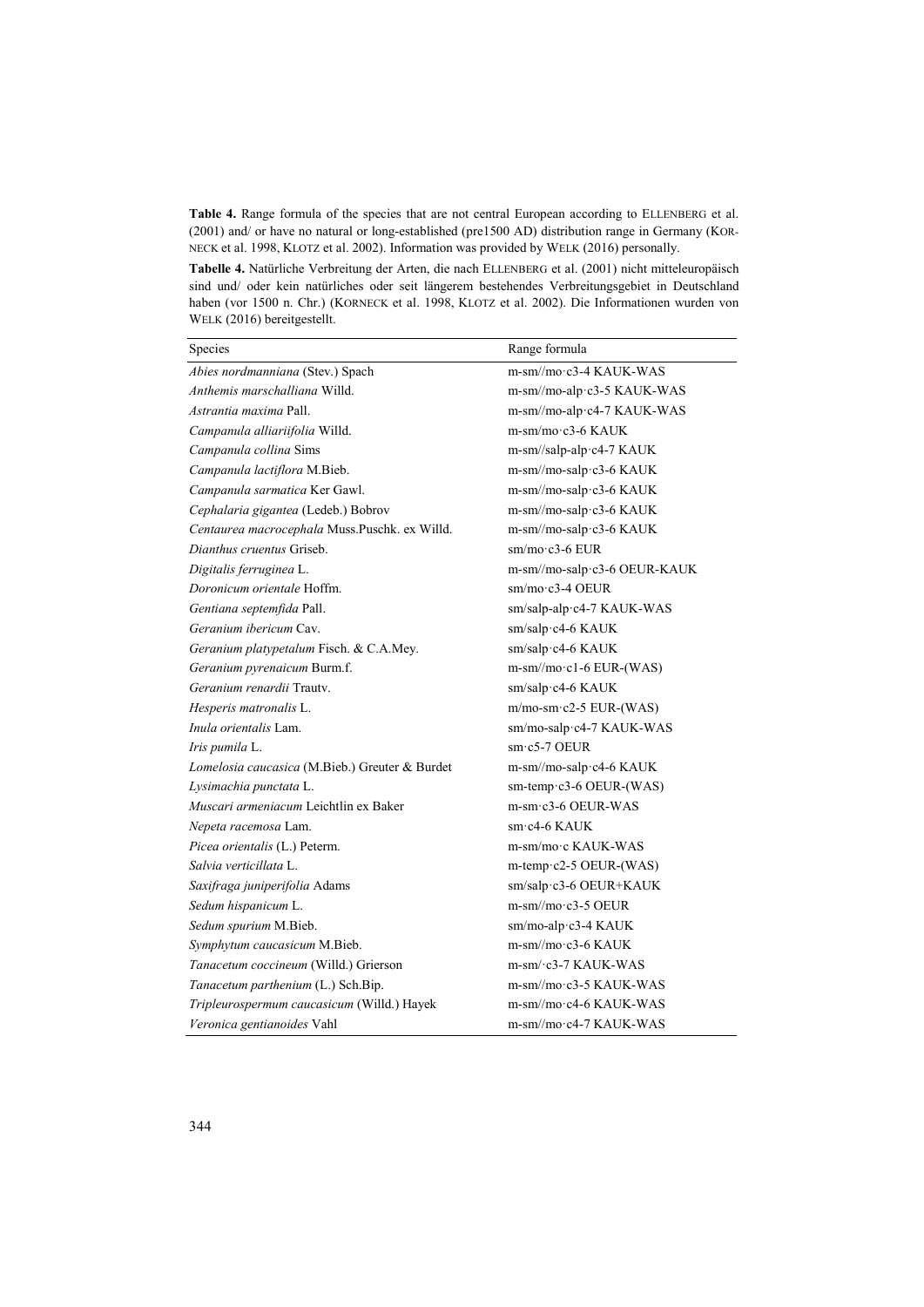cryptophytes and geophytes. Both dominate in the temperate zone, but also make up a large share of the higher mountain vegetation (FREY & LÖSCH 2014, KALUSCHE 2016). As highlighted in Chapter 3.1.1, the mountain climate in Georgia resembles the climate found in central European mountains forming an extrazonal vegetation, so hemicryptophytes and geophytes also succeed there. In terms of ornamental use, herbaceous perennials with hemicryptophytic and geophytic characteristics are highly valued for their survival capability, durability and variety of uses, as for example in rock gardens, as cushion-formers, potted plants or cut flowers (GANSLMEIER & HENSELER 1985, KREUZER 1990).

In order to serve as an addition to the analysis carried out in Chapter 3.1, only species not yet mentioned were included in Appendix 2. Nevertheless, out of the 79 species, 24 are recorded in the Kazbegi-Bakuriani database with 958 species. While also 28 species are sold by German suppliers in the PPP-Index, only nine species overlap. Since none of these nine species, except for one (*Psephellus dealbatus* (Willd.) K. Koch is listed in the Kazbegi-Bakuriani database and was searched for in the PPP-Index by its accepted name. BRANDES (2014) called this species by one of its synonyms *Centaurea dealbata* Willd. Searched under this name, it became clear that this species is commonly marketed by suppliers listed in the PPP-Index and should therefore have been added to the list analyzed in Chapter 3.1), was offered by equal or more than ten suppliers, they do not occur among the 150 species from the first part of the analysis. Generally, the prominence for ornamental use varies among the 79 species. While 51 plant species are not sold by German suppliers listed in the PPP-Index, the supplier range of the 28 offered species stretches from one to 51. Seven of the 28 species have cultivars, in five cases these are species with high numbers of suppliers (Supplement E2, column 7, 8).

By examining more closely the requirements for an introduction of plants to the ornamental horticultural market (Table 1) with regard to the 79 Caucasian plant species, it becomes apparent that the difficulty to meet these constraints depends on the production and market situation. Introduction to the global ornamental market requires an exhaustive evaluation of each of the requirements as well as maximum breeding effort to improve the plant features to fit the global market, whereas introduction to the regional Georgian market can be less challenging regarding a resource-saving production or transportation risks and costs (SEATON et al. 2014). Consequently, cultivation and sale of the 79 plant species in Georgia could serve as a starting point of the plants' economic use. After proving successful in local ornamental horticulture and gaining in prominence, the demand for global introduction might increase. The same could apply to species which are closely related to species already commonly known as ornamental plants. For example, in the 'Royal Horticultural Society Encyclopedia of Plants and Flowers' published by BRICKELL (2010), 36 of the 47 plant genera, which the plant species belong to, are described as genera with ornamentally valuable species (e.g., *Campanula*, *Galanthus*, *Paeonia*, *Primula*).

## **3.3 The potentials and risks of trade in ornamental plants**

Generally, the labeling of plant species as 'ornamentally valuable' increases prominence, which can lead both to potentials but also risks regarding socio-environmental aspects. In the following, the influences exerted by ornamental plant trade on the fields of nature conservation, biological invasion, genetic resource maintenance and socio-economic significance are highlighted.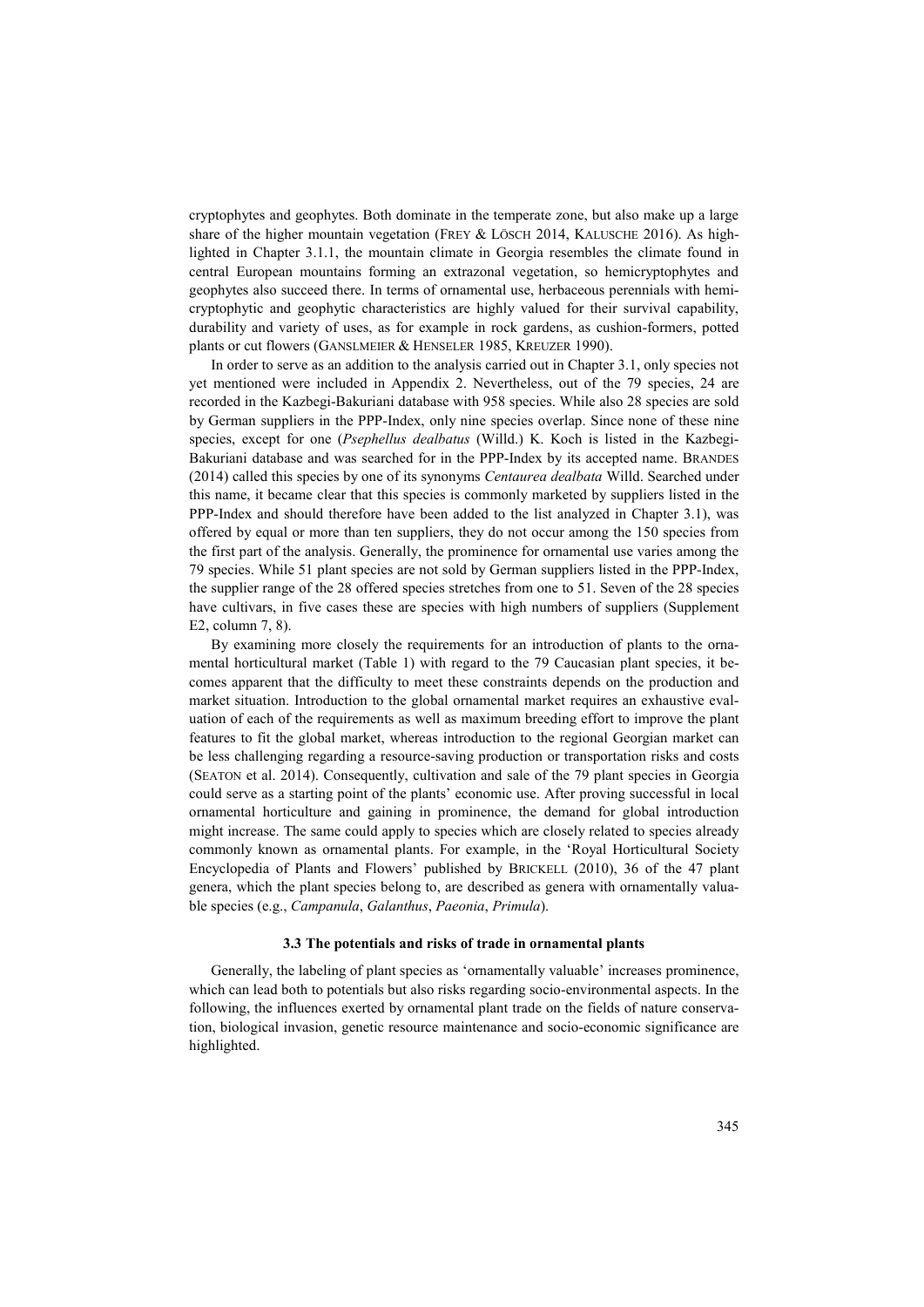## **3.3.1 Nature conservation**

The usage of plant species can interfere with their preservation. Due to the fact that many Caucasian plants are endemics and therefore have small distribution ranges and limited population numbers, they are more threatened by extinction than cosmopolitan species (FREY & LÖSCH 2014). Consequently, while supra-regional or international rarity and threat each justify protection, species to which both criteria apply are legitimized for particular safeguarding as the 'biodiversity hotspot principle' by MYERS et al. (1988, 2000) suggests. Concerning the plant species in this study, only 19 out of the 150 species (Chapter 3.1) have been assigned a conservation status regarding population abundance and distribution; 15 of them being NE ('not evaluated') or DD ('data deficient') (Supplement E1, column 9). Out of the 79 Caucasian endemics (Chapter 3.2), *Dioscorea caucasica* Lipski, *Primula juliae* Kusn., *Pulsatilla violacea* Rupr. and *Gymnospermium smirnovii* (Trautv.) Takht. were assessed the highest, specifically as 'endangered to become extinct in the wild' (EN) (Supplement E2, column 9, 10). *Gymnospermium smirnovii* is known to occur exclusively in two remote riparian forest locations in eastern Georgia and no other Caucasian country (SOLOMON et al. 2014). Subsequently, Georgia has an eminent responsibility concerning the preservation of the species that is already under threat due to forest clearcuttings and collection for medicinal purposes (KÜHN & KLOTZ 2002a, SOLOMON et al. 2014). The usage of a plant species for ornamental purposes can be seen ambivalent in this regard. On the one hand, it increases the interest in the species and can therefore intensify the search in and extraction from the wild. On the other hand, the cultivation of reduces the need for gathering from the wild and increases the species abundance (SHULKINA 2004).

## **3.3.2 Biological invasion control**

Globalized ornamental horticulture is a major cause for biological plant invasions (KÜHN & KLOTZ 2002a, DEHNEN-SCHMUTZ et al. 2007, PYŠEK et al. 2009). Either the traded good itself ('ergasiophygophytes') or so-called 'passengers of trade' ('xenophytes') can become the introduced alien species (SCHROEDER 1969, PERRINGS et al. 2005, HULME et al. 2008). In Germany, there are 916 recorded naturalized non-indigenous plant species in the wild, which represent 25% of all recorded plant species in the country (3659). Of those, almost a third are recorded as escaped species cultivated for ornamental purposes, which is the biggest share in the total spectrum of introduction pathways (KÜHN & KLOTZ 2002a).

The significance of ornamental plant trade as an introduction pathway can also be detected from the 150 species analyzed in Chapter 3.1. Out of the eleven German archaeophytes and ten German neophytes, one archaeophyte, *Potentilla recta* L., and seven neophytes, *Iris pumila*, *Lysimachia punctata*, *Muscari armeniacum*, *Nepeta racemosa*, *Sedum hispanicum*, *Sedum spurium* and *Campanula alliariifolia*, are reported as escaped ornamental plants. In addition, two archaeophytes, *Viola odorata* L. and *Tanacetum parthenium*, as well as two neophytes, *Hesperis matronalis* and *Salvia verticillata*, are reported as escaped crops and ornamental plants at the same time (KLOTZ et al. 2002).

The close linkage between ornamental horticulture and the introduction of alien species highlights the proficiency of the industry. If plant species meet the requirements to be introduced to the market and can be successfully cultivated in gardens and other green spaces, establishment in the wild is also facilitated. In this regard, indicator value ranges of central Europe can be a suitable reference. Additionally, the multiplicity of introductions from various gardens increases the chances of success (PERRINGS et al. 2005). If an alien species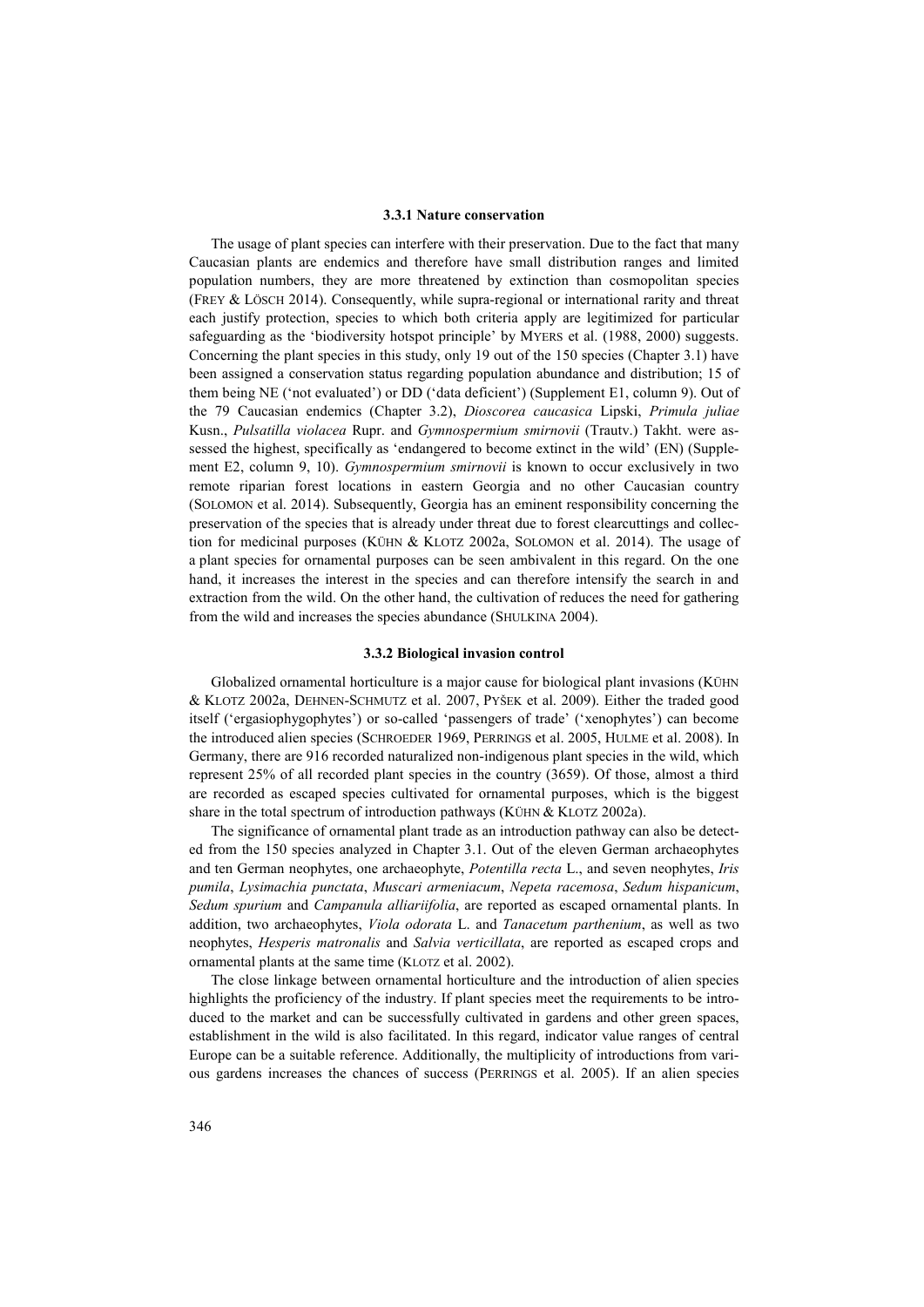eventually becomes invasive depends on its impact in the wild. As HULME (2007) puts it, naturalized alien species that endanger or pressure human health, the economy and/or the native biodiversity are considered invasive.

To justify counteractions against the spreading of alien plant species in Germany, they are categorized into non-invasive ('White List'), potentially invasive ('Grey List') and invasive species ('Black List') based on criteria such as threat for biodiversity, distribution or reproduction potential (NEHRING et al. 2015). Out of the 90 species recorded on the 'Black' and 'Grey List', eleven species are of Caucasian origin (Table 5) (NEHRING et al. 2013, RABITSCH et al. 2013).

When comparing these species to the species analyzed in Chapter 3.1 and 3.2, overlaps become apparent: *Sedum spurium* is found among the 150 species from the first part of the analysis (Table 3, 4, Supplement E1), while *Heracleum mantegazzianum* and *H. sosnowskyi* are listed as two of the 79 Caucasian endemics of ornamental value (Supplement E2). In fact, NEHRING et al. (2013) indicated that all species except *Allium paradoxum* and *Bunias orientalis* are named to have been introduced to Germany through horticulture. Even though RABITSCH et al. (2013) presumes that the not yet introduced invasive *Heracleum sosnowskyi* has the potential to be traded in the future, experiences made regarding *Heracleum mantegazzianum* are likely to act as a reason against it. *Heracleum mantegazzianum* is a very prominent invasive species, which was brought from Western Greater Caucasus to temperate Europe for ornamental purposes. It was first described in Germany in 1849 and is one of the most widely distributed invasive alien species today (PYŠEK et al. 2007).

#### **3.3.3 Genetic resource maintenance**

Plant genetic material which has an actual or potential value is described as a plant genetic resource (UN 1992). Regarding ornamental plants, their genetic resources include previously and presently used cultivars, but also their wild equivalents as well as potentially ornamental wild plant species (BEGEMANN et al. 2001). The loss of genetic resource diversi-

**Table 5.** Invasive ('Black List') or potentially invasive species ('Grey List') in Germany with indication of origin from the Caucasus (NEHRING et al. 2013, RABITSCH et al. 2013).

| Tabelle 5. Invasive ("Schwarze Liste") oder potentiell invasive Arten ("Graue Liste") in Deutschland |
|------------------------------------------------------------------------------------------------------|
| mit Herkunftsangabe aus dem Kaukasus (NEHRING et al. 2013, RABITSCH et al. 2013).                    |

| Species                                                                   | Invasiveness list            |
|---------------------------------------------------------------------------|------------------------------|
| Heracleum mantegazzianum Sommier & Levier<br><i>Sedum spurium</i> M.Bieb. | Black List – Management List |
| Rhododendron ponticum L.                                                  | Black List – Action List     |
| <i>Heracleum sosnowskyi</i> Mandenova                                     | Black List – Warn List       |
| <i>Bunias orientalis</i> L.                                               | Grey List – Action List      |
| Prunus laurocerasus L.                                                    |                              |
| <i>Rubus armeniacus</i> Focke                                             |                              |
| Allium paradoxum (M. Bieb.) G. Don                                        | Grey List – Watch List       |
| Echinops sphaerocephalus L.                                               |                              |
| Elaeagnus angustifolia L.                                                 |                              |
| Telekia speciosa (Schreb.) Baumg.                                         |                              |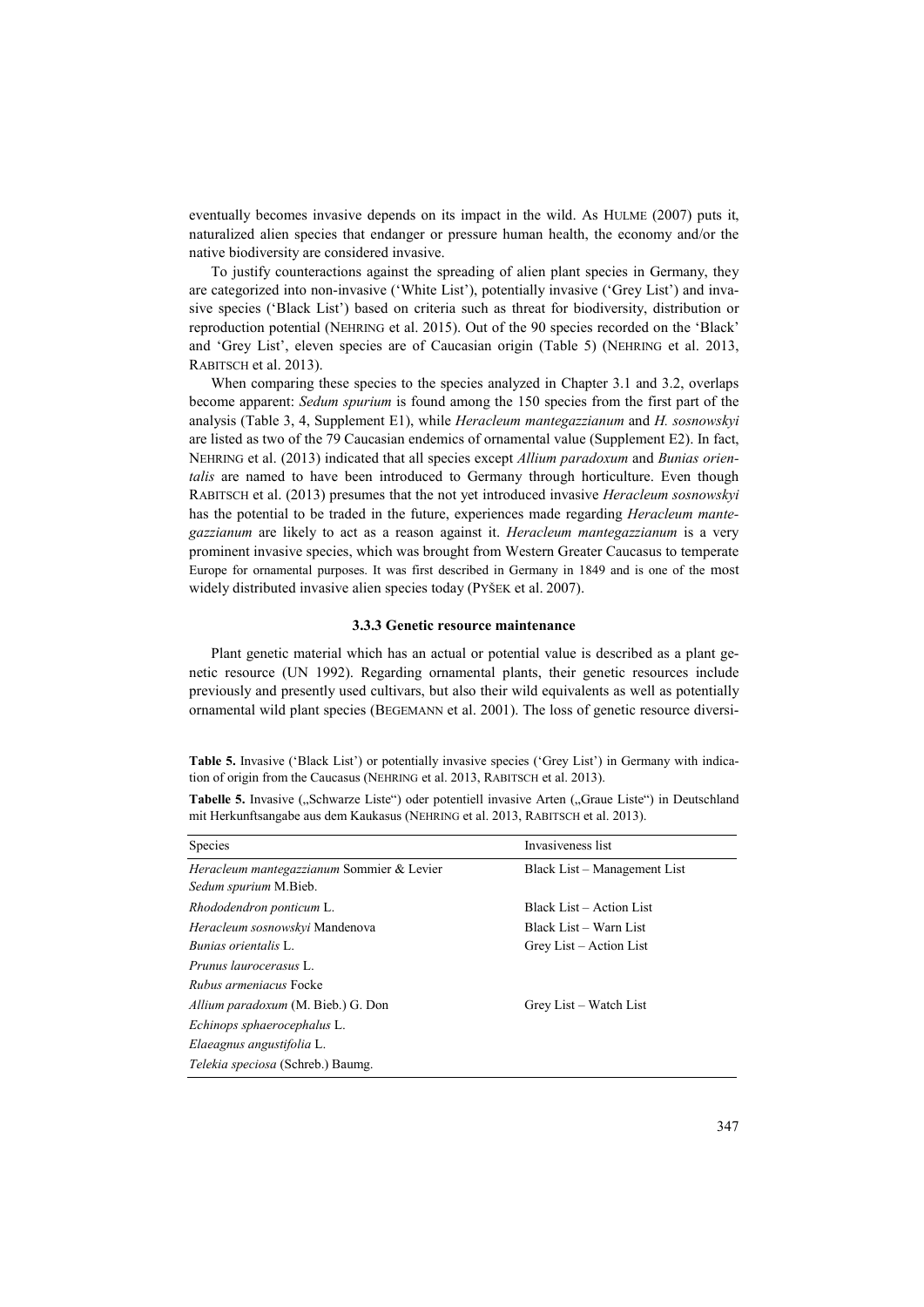ty is defined as genetic erosion (TAY 2006). Uncontrolled and excessive harvesting of wild species can lead to overexploitation and a decreasing diversity within populations. Moreover, the breeding of ornamentally valuable plant species is driven by the demand for specific aesthetic qualities occurring uniformly within a species. As uniformity is not only strengthened within but also between species, the disproportionate promotion of few modern varieties favours the extinction of traditional, diverse cultivars (TAY 2006).

Nevertheless, ornamental horticulture can also serve to maintain genetic resource diversity as a way of ex-situ conservation management outside of natural habitats. Apart from gene banks and botanic gardens, some private garden owners possess large collections of rare or old ornamental plants that cannot be found anymore on the market or even in the wild (TAY 2006, Netzwerk Pflanzensammlungen, http://www.netzwerkpflanzensammlungen.de/, accessed 2016–11–02).

## **3.3.4 Socio-economic Significance**

Even though ornamental plants provide a wide range of ecosystem services (Chapter 1.2), they are commonly considered a luxury product and do not resemble a central human need. Resulting from this, the level of industrialization and urbanization of countries generally correlates with the demand for ornamental plants. In contrast, the supply with ornamental plants is provided from both, developed and developing countries and the ornamental horticulture industry can be an important economic pillar and create social progress (KARIUKI et al. 2011).

Concerning Georgia, the significance of the ornamental horticulture market is possible to increase in terms of demand and supply. On the one hand, as mentioned in Chapter 1.1, the urban population is benefitting from the economic growth of the country and modernization is taking place in the cities (THE WORLD BANK 2013). Imports of ornamental plants have been rising throughout the last decade and demand is likely to increase further with ongoing economic development (UN Comtrade Database). On the other hand, the rural population is struggling to survive through subsistence farming, extensive grassland management and livestock farming on land degraded as a consequence of the destruction of the agricultural sector and the land use reform (VOLZ et al. 2011).

Currently, ornamental plants are rarely found in the rural residents' home gardens (KÖHL 2015). However, as many Caucasian plant species of ornamental value grow wild in the areas around the villages (SHULKINA 2004), the natural conditions for a cultivation on local scale occupying former garden or arable land are suitable. With potential sales markets in the cities of the country, the cultivated ornamental plants could serve as a source of income in mountainous regions and counteract against rural flight. Likewise, with the cultivation of plants indigenous or endemic to the Caucasus, the awareness for and identity with the local biodiversity could be enhanced.

# **4. Conclusion**

Next to food and medicinal crops, the rich plant diversity of the Caucasus Ecoregion encompasses many plant species of ornamental value. By analyzing plant data collected in the Greater and Lesser Caucasus of Georgia, it was possible to show that among these mountainous species are species commonly known to the ornamental horticulture industry, using the German market as a proxy. To a large extent, these species have a natural distribution range stretching across Eurasia and only few are Caucasian endemics. To highlight the sig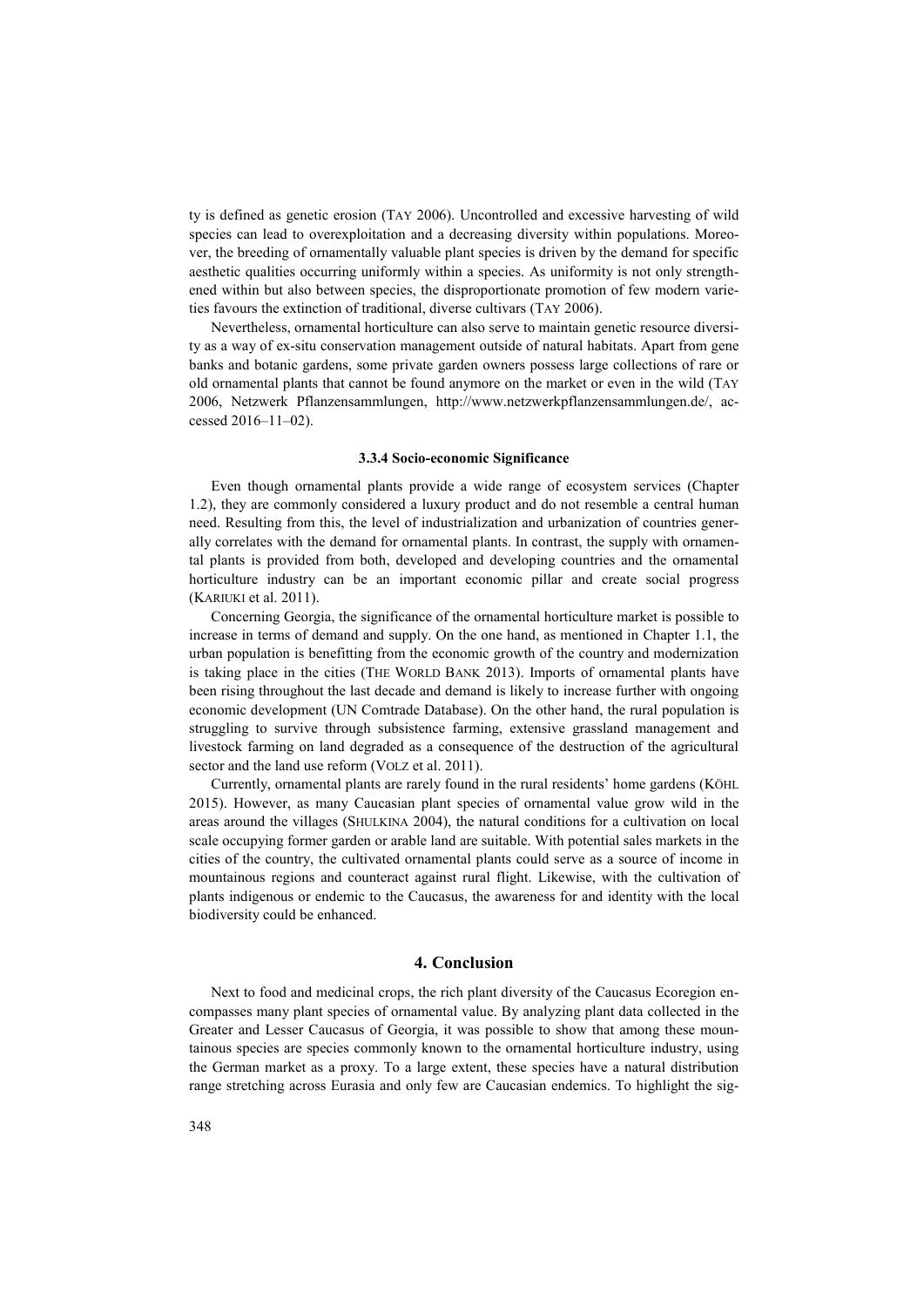nificance of the unique Caucasian flora, further focus was only on species that are endemic to the Caucasus and occur throughout Georgia, including mountain areas but also intermountain lowlands. Even though the assessed species only reflect a small fraction of the entire endemic flora, it became evident that many Caucasian endemic plant species can be considered ornamentally valuable. However, only a third of the assessed herbaceous endemic plant species can currently be bought as ornamental plants by German plant suppliers and many of the offered species are only sold by few sellers. This indicates that the aesthetic and economic value of the Caucasian flora has not yet been completely discovered.

It is to bear in mind, that trade in ornamental plants can be seen ambiguously concerning risks and potentials for humans and nature. While it clearly increases the risk of the introduction of invasive species, it can be a blessing or curse in terms of nature conservation and the maintenance of genetic resources. Lastly, the analysis highlights that an expansion of the ornamental horticulture industry has a remarkable socio-economic potential and can lead to social progress.

After all, regarding the problematic socio-economic situation Georgia is facing as well as the richness and threatened status of the flora in the Caucasus Ecoregion, it is to consider whether the ornamental value of the prevalent plant species cannot be used to a greater extent? In the end, the environmental and social impact, which ornamental plant trade has, always depends on the way it is practiced.

# **Erweiterte deutsche Zusammenfassung**

**Einleitung** – Zierpflanzen sind dekorative Arten der Gärten und Parks, die nicht für die Nahrungsversorgung oder Rohstoffgewinnung genutzt werden. Neben ihrer Schönheit kann ihre ökologische Funktionalität für die Nutzung ausschlaggebend sein. Somit erfüllen Zierpflanzen verschiedene bereitstellende, regulierende und kulturelle Ökosystemleistungen. Ihre Bedeutung in der Mensch-Umwelt-Beziehung spiegelt sich in ihrem ökonomischen Stellenwert wider.

Die Ökoregion Kaukasus im europäisch-asiatischen Grenzgebiet ist ein Biodiversitäts-Hotspot und heutzutage zu großen Teilen anthropogen überprägt. Georgien liegt als eines von drei Ländern vollständig in der Kaukasus-Ökoregion. Das Land ist von tiefgreifenden sozialen, politischen, wirtschaftlichen und klimatischen Veränderungsprozessen geprägt, die sowohl die Bevölkerung als auch die Natur beeinflussen. Das zu zwei Dritteln von Gebirge geprägte Land hat eine bemerkenswerte Vielfalt hinsichtlich seiner Höhen- und Vegetationsstufung (0–5047 m NN), Jahresmitteltemperaturen (-6–15 °C), mittleren Jahresniederschlagsummen (200–4500 mm) und Bodentypen. Dies resultiert in einer einzigartigen Vegetation mit 4100 Pflanzenarten, von denen 1320 Arten kaukasische Endemiten sind. Obwohl das ökonomische Potenzial der Biodiversität Georgiens in Bezug auf Nutz- und Heilpflanzen bekannt ist, ist der Zierpflanzenwert weitestgehend unerforscht. In dieser Arbeit wurden daher der Zierpflanzenwert eines Teils der kaukasischen Flora in Georgien untersucht sowie die Potenziale und Risiken des Zierpflanzenhandels diskutiert. Hierfür wurde die sozial-ökologische und ökonomische Bedeutung von Zierpflanzen herausgestellt.

**Material und Methoden** – Im ersten Analyseteil wurde ein Vergleich zwischen Vegetationsdaten aus zwei georgischen Untersuchungsregionen, Kazbegi [größtenteils Grünland der hochmontanen  $(\leq 1700$  m NN) und subalpinen (1700–2500 m NN) Höhenstufe, sowie Höhenlagen  $\geq 2500$  m NN] und Bakuriani [Grünland und Weidewälder der montanen (<1700 m NN) bis oberen subalpinen (1700–2500 m NN) Höhenstufe], und dem Zierpflanzenangebot in Deutschland angestellt. Für letzteres diente die Online-Datenbank "Pflanzeneinkaufsführer für Europa" (PPP-Index). Es wurden ausschließlich deutsche Anbieter untersucht und nur Arten, die von mindestens zehn Anbietern im PPP-Index angeboten wurden. Die sich in den Datenbanken überschneidenden Arten wurden hinsichtlich ihrer natürlichen Verbreitung analysiert.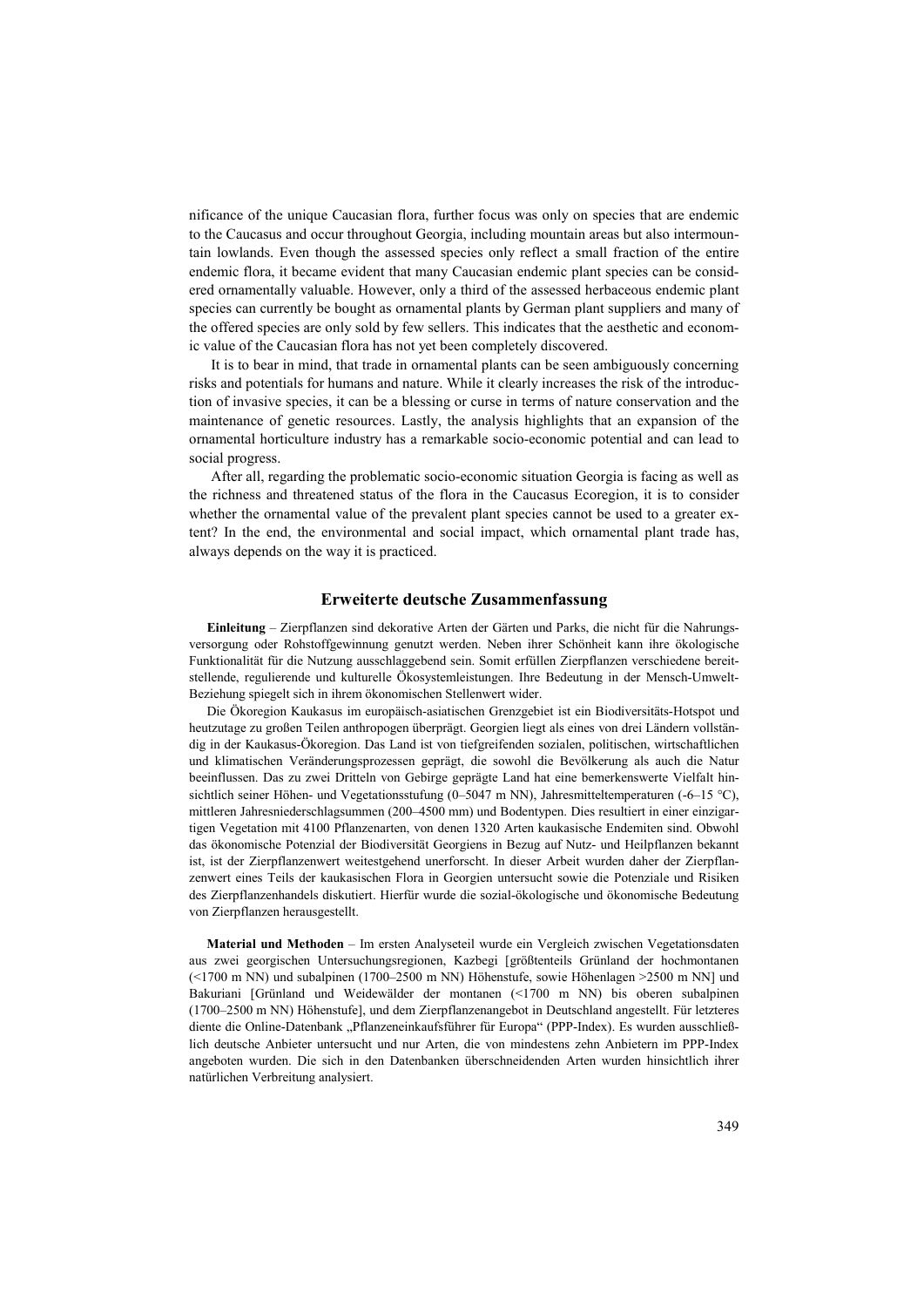Der zweite Teil umfasste eine Literaturanalyse (SHULKINA 2004, BRANDES 2014, SOLOMON et al. 2014). Darauf basierend wurde eine Liste mit 79 krautigen Zierpflanzenarten zusammengestellt, die kaukasische Endemiten mit Vorkommen in Georgien sind. Ihre aktuelle Nutzung als Zierpflanzen sowie ihre Eigenschaften für eine potenzielle Zierpflanzennutzung wurden analysiert.

**Ergebnisse und Diskussion** – Die Analyse im ersten Teil zeigt, dass 150 der 958 Arten in der Kazbegi-Bakuriani Datenbank von mindestens zehn Verkäufern im PPP-Index angeboten werden (Anhang E1). Basierend auf ihrem floristischen Status (KLOTZ et al. 2002), Arealtyp (KORNECK et al. 1998) und Zeigerwerten (ELLENBERG et al. 2001) wird deutlich, dass 121 der 150 Arten ebenfalls in Mitteleuropa vorkommen und 117 Arten als indigen oder Archaeophyten in Deutschland gelten; 29 bzw. 33 Arten kommen in Mitteleuropa oder Deutschland nicht wild vor und dreizehn sind ihrer Arealformel nach kaukasische Endemiten (Tab. 4) (GAGNIDZE et al. 2002, WELK 2016). Die Vegetations- und Klimazonierung nach WALTER & BRECKLE (1999) und die natürliche Vegetationsverbreitung nach BOHN et al. (2002/2003) zeigen, dass erhebliche floristische Ähnlichkeiten zwischen Deutschland und einigen Regionen des Kaukasus bestehen.

Die Literaturanalyse verdeutlicht, dass die kaukasisch-endemische Flora viele (potenzielle) Zierpflanzen umfasst (Tab. 5). Von den 79 gelisteten Arten werden 28 im PPP-Index angeboten, meist von wenigen Verkäufern. Fast alle 79 Arten haben für die Zierpflanzennutzung förderliche Eigenschaften, wie beispielsweise die Lebensform Hemikryptophyt oder Geophyt.

Die Kennzeichnung einer Art als wertvoll für eine Zierpflanzennutzung birgt sowohl Potenziale als auch Risiken in Bezug auf verschiedene sozio-ökologische Aspekte. Betrachtet man den generellen Naturschutzaspekt, kann eine Zierpflanzennutzung die Suche und Entnahme einer Pflanze aus der Wildnis intensivieren, eine Kultivierung solche Aktivitäten, die einen Artenrückgang zur Folge haben, aber auch mindern. Hinsichtlich biologischer Invasionen bringt die Zierpflanzennutzung ebenfalls ein Risiko mit sich. Die meisten gebietsfremden Arten in Deutschland sind verwilderte kultivierte Zierpflanzen ("Ergasiophygophyten" nach SCHROEDER 1969). Des Weiteren spielt der Zierpflanzenhandel in der Ausweitung von genetischer Erosion eine Rolle, obwohl manche Privatgärten auch als ex-situ Erhaltungsbestände genetischer Ressourcen gesehen werden können. Aus sozio-ökonomischer Sicht kann sich der Handel mit Zierpflanzen positiv auswirken. In Georgien erlebt ein Großteil der urbanen Bevölkerung wirtschaftlichen Aufschwung, so dass das Interesse an Luxusgütern, wie Zierpflanzen, steigt. Für die ländliche, ärmere Bevölkerung könnte der Anbau wildwachsender Pflanzen eine Einkommensquelle darstellen.

**Zusammenfassung** – Die Untersuchung zeigt, dass der Kaukasus neben Nutz- und Heilpflanzen eine Vielzahl an (potenziellen) Zierpflanzen besitzt. Während viele dieser Arten weite natürliche Verbreitungsgebiete haben, gibt es auch unter den endemischen Arten solche mit Zierpflanzenpotenzial. Die Identifikation einer Art als Zierpflanze birgt jedoch Potenziale und Risiken für Natur und Gesellschaft. Hinsichtlich der wirtschaftlichen Situation Georgiens könnte eine inländische, fachgerechte Kultivierung von wildwachsenden Arten zu Zierpflanzenzwecken günstig wirken und die heimische Flora vor nicht-nachhaltiger Nutzung schützen.

# **Acknowledgements**

This study was carried out within the framework of the project 'Analyzing Multiple Interrelationships between Environmental and Societal Processes in Mountainous Regions of Georgia' (AMIES I) and its follow-up 'Scenario Development for Sustainable Land Use in the Greater Caucasus, Georgia' (AMIES II). Funded by the Volkswagen Foundation, scientific research is performed in a joint collaboration between the Center for International Development and Environmental Research at the Justus Liebig University Giessen and the Tbilisi-based Ilia State University, Ivane Javakhishvili Tbilisi State University and Agricultural University of Georgia. We thank Prof. Dr. George Nakhutsrishvili, Tbilisi Botanical Garden and Institut of Botany at Ilia State University, for recording the vegetation plots in the alpine level and kindly providing the dataset to contribute to the Kazbegi-Bakuriani database. Earlier versions of the manuscript benefitted from comments and corrections by two anonymous reviewers.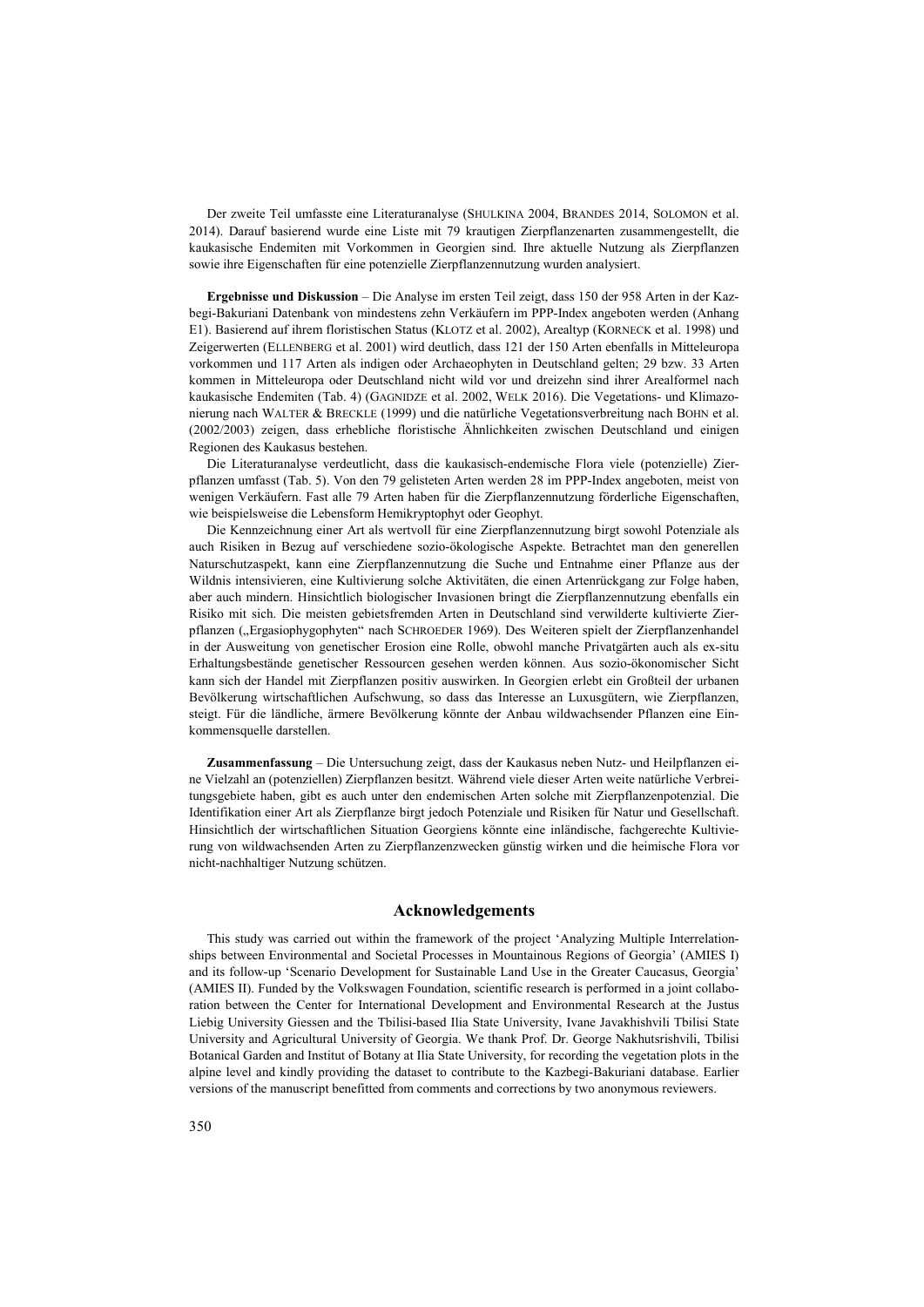# **Supplements**

**Additional supporting information may be found in the online version of this article. Zusätzliche unterstützende Information ist in der Online-Version dieses Artikels zu finden.**

**Supplement E1.** Ecological characteristics of the 150 plant species listed in the Kazbegi-Bakuriani database, which have at least ten German suppliers in the PPP-Index.

**Anhang E1.** Ökologische Eigenschaften der 150 Pflanzenarten der Kazbegi-Bakuriani Datenbank, die mindestens zehn deutsche Anbieter im PPP-Index haben.

**Supplement E2.** Herbaceous plant species mentioned by SHULKINA (2004), BRANDES (2014) or SOL-OMON et al. (2014), which are listed in the Red List of the Caucasus with indication of occurrence in Georgia.

**Anhang E2.** Krautige Pflanzenarten, die von SHULKINA (2004), BRANDES (2014) oder SOLOMON et al. (2014) genannt werden und in der Roten Liste des Kaukasus mit Vorkommen in Georgien dokumentiert sind.

#### **References**

- AKHALKATSI, M., EKHVAIA, J., MOSULISHVILI, M., NAKHUTSRISHVILI, G., ABDALADZE, O. & BATSATSASHVILI, K. (2010): Reasons and processes leading to the erosion of crop genetic diversity in mountainous regions of Georgia. – Mt. Res. Dev. 30: 304–310.
- BEDOSHVILI, D. (2008): National report on the state of plant genetic resources for food and agriculture in Georgia. – Tbilisi Botanical Garden and Institute of Botany, Tbilisi: 44 pp.
- BEGEMANN, F., GLADIS, T., MENZEL, P. & HARRING, G. (2001): Vorwort der Herausgeber. In: BEGEMANN, F., GLADIS, T., MENZEL, P. & HARRING, G. (Eds.): Erhaltung und nachhaltige Nutzung genetischer Ressourcen der Zierpflanzen. – Tagungsband eines Symposiums vom 27. – 28. September 2000 im Arbeitnehmerzentrum in Königswinter Schriften zu Genetischen Ressourcen: iii. Zentralstelle für Agrardokumentation und -information (ZADI) Informations-zentrum Genetische Ressourcen (IGR), Bonn.
- BOHN, U., NEUHÄUSL, R., GOLLUB, G., HETTWER, C., NEUHÄUSLOVÁ, Z., SCHLÜTER, H. & WEBER, H. (2002/2003): Karte der natürlichen Vegetation Europas/ Map of the natural vegetation of Europe. Maßstab/ Scale 1 : 2 500 000. Teil 1: Erläuterungstext mit CD-ROM; Teil 2: Legende; Teil 3: Karten – Landwirtschaftsverlag, Münster.
- BOHN, U. & WELß, W. (2003): Die potenzielle natürliche Vegetation. In: LEIBNIZ-INSTITUT FÜR LÄNDERKUNDE (Ed.): Nationalatlas Bundesrepublik Deutschland – Klima, Pflanzen- und Tierwelt: 84–87. Spektrum, Heidelberg.
- BOX, E.O. & FUJIWARA, K. (2015): Warm-temperate deciduous forests around the Northern Hemisphere. – Springer, Cham: 292 pp.
- BRANDES, D. (2014): Zierpflanzen aus dem Kaukasus: Hotspots der Biodiversität oder Stalins Rache? Technische Universität Braunschweig, Braunschweig: 75 pp.
- BRETHOUR, C., WATSON, G., SPARLING, B., BUCKNELL, D. & MOORE, T.-I. (2007): Literature review of documented health and environmental benefits derived from ornamental horticulture products. Final report. – George Morris Center, Guelph: 64 pp.
- BRICKELL, C. (Ed.) (2010): Royal horticultural society encyclopedia of plants and flowers. 5<sup>th</sup> ed. -Dorling Kindersley Limited, London. 744 pp.
- BUSSMANN, R.W., PANIAGUA ZAMBRANA, N.Y., SIKHARULIDZE, S., KIKVIDZE, Z., KIKODZE, D., JINJIKHADZE, T., SHANSHIASHVILI, T., CHELIDZE, D., BATSATSASHVILI, K. & BAKANIDZE, N. (2014): Wine, beer, snuff, medicine, and loss of diversity – Ethnobotanical travels in the Georgian Caucasus. – Ethnobot. Res. App. 12: 237–313.
- CEPF CRITICAL ECOSYSTEM PARTNERSHIP FUND (2004): Caucasus ecosystem profile. URL: http://www.cepf.net/where\_we\_work/regions/europe\_central\_asia/caucasus/ecosystem\_profile/Page s/introduction.aspx [accessed 2016–10–03].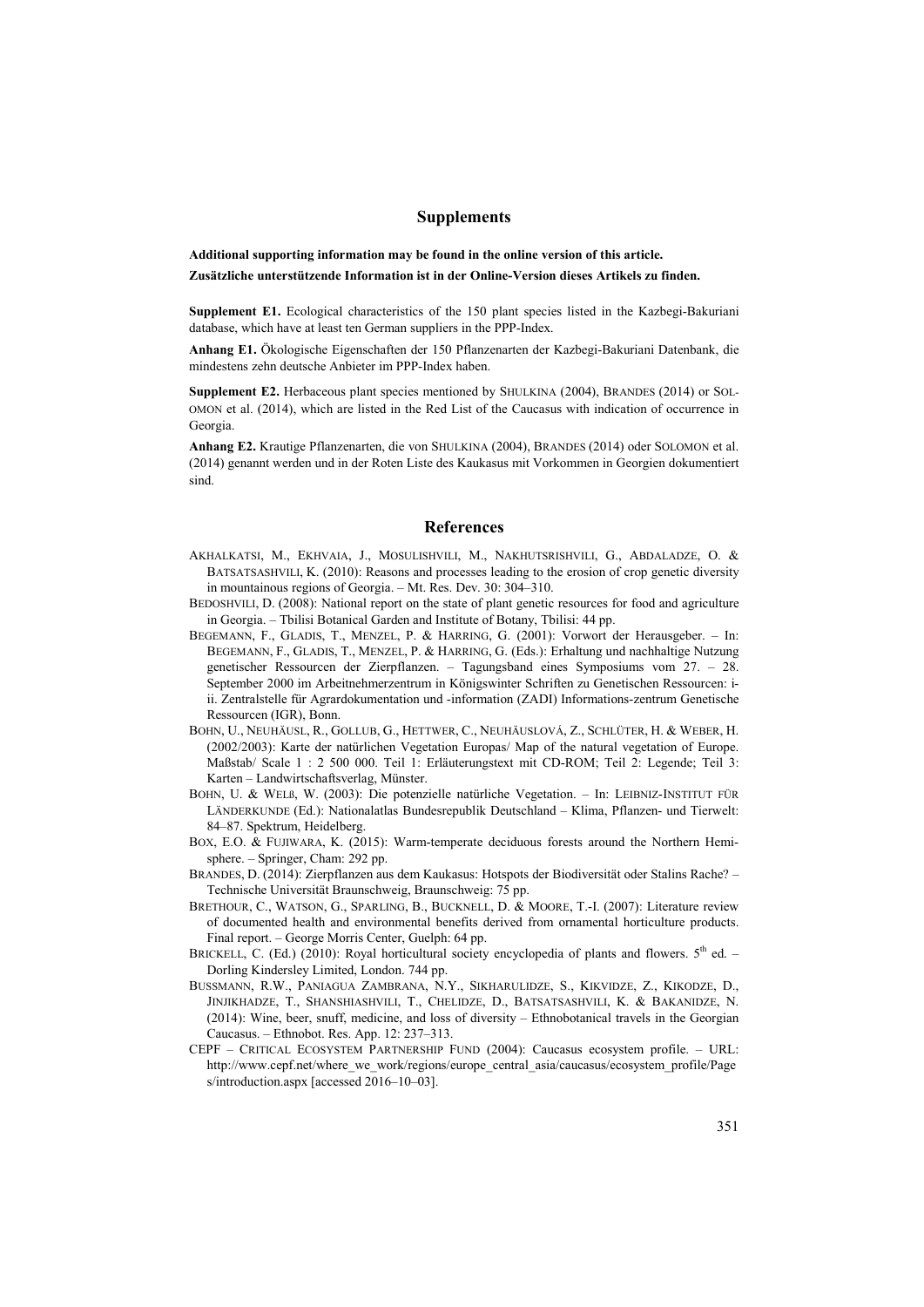- DE HERTOGH, A.A., VAN SCHEEPEN, J., LE NARD, M., OKUBO, H. & KAMENETSKY, R. (2012): Globalization of the flower bulb industry. – In: KAMENETSKY, R. & OKUBO, H. (Eds.): Ornamental geophytes: From basic science to sustainable production: 1–16. CRC Press, Boca Raton.
- DEHNEN-SCHMUTZ, K., TOUZA, J., PERRINGS, C. & WILLIAMSON, M. (2007): The horticultural trade and ornamental plant invasions in Britain. – Conserv. Biol. 21: 224–231.
- DIDEBULIDZE, A. & URUSHADZE, T. (2009): Agriculture and land use change in Georgia. In: KING, L. & KHUBUA, G. (Eds.): Georgia in transition. Schriften zur Internationalen Entwicklungs- und Umweltforschung: 241–263. Peter Lang GmbH Internationaler Verlag der Wissenschaften, Frankfurt am Main.
- EDILASHVILI, M. (2011): A Blossoming Business. Investor.ge 21: 18. URL: [http://www.investor.ge/res/2011\\_3.pdf](http://www.investor.ge/res/2011_3.pdf) [accessed 2016–11–04].
- ELIZBARASHVILI, E.S., TATISHVILI, M.R., ELIZBARASHVILI, M.E., ELIZBARASHVILI, S.E. & MESKHIYA, R.S. (2013): Air temperature trends in Georgia under global warming conditions. – Russ. Meteorol. Hydrol. 38: 234–238.
- ELLENBERG, H., WEBER, H. E., DÜLL, R., WIRTH, V. & WERNER, W. (2001): Zeigerwerte von Pflanzen in Mitteleuropa.  $3<sup>rd</sup>$  Aufl. – Scr. Geobot. 18: 1–262.
- FREY, W. & LÖSCH, R. (2014): Geobotanik. Pflanze und Vegetation in Raum und Zeit. 3rd ed. Springer, Berlin: 622 pp.
- GAGNIDZE, R., GVINIASHVILI, T., SHETEKAURI, S. & MARGALITADZE, N. (2002): Endemic genera of the Caucasian flora. – Feddes Repert. 113: 616–630.
- GANSLMEIER, H. & HENSELER, K. (1985): Schnittstauden. Ulmer, Stuttgart: 420 pp.
- GRUNEWALDT, J. (2010): Bedeutung weltweiter genetischer Ressourcen für die Zierpflanzenzüchtung. – In: BEGEMANN, F., HARRER, S., SCHRÖDER, S. & ZIEGLER, M. (Eds.): Erhaltung und nachhaltige Nutzung genetischer Ressourcen von Zierpflanzen. Schritte zum weiteren Ausbau der Deutschen Genbank Zierpflanzen: Tagungsband eines Symposiums am 24. und 25. November 2009 in Bonn: 25–42. Bundesanstalt für Landwirtschaft und Ernährung (BLE). Informations- und Koordinationszentrum für Biologische Vielfalt (IBV), Bonn.
- HULME, P.E. (2007): Biological invasions in Europe: drivers, pressures, states, impacts and responses. In: HESTER, R.E. & HARRISON, R.M. (Eds.): Biodiversity under threat: 56–80. Royal Society of Chemistry, Cambridge.
- HULME, P.E., BACHER, S., KENIS, M. et al. (2008): Grasping at the routes of biological invasions: a framework for integrating pathways into policy. – J. Appl. Ecol. 45: 403–414.
- KALUSCHE, D. (2016): Ökologie in Zahlen: Eine Datensammlung in Tabellen mit über 10.000 Einzelwerten. – Springer, Berlin: 242 pp.
- KARIUKI, W., ONDIEKI, J. & NJOROGE, J.B.M. (2011): Lifestyle horticulture for quality life in Africa. Acta Hortic. 911: 77–83.
- KLOTZ, S., KÜHN, I. & DURKA, W. (Eds.) (2002): [BIOLFLOR](http://www.ufz.de/biolflor/)  Eine Datenbank zu biologischökologischen Merkmalen der Gefäßpflanzen in Deutschland. – Schriftenr. Vegetationskd. 38: 1–334.
- KÖHL, L. (2015): Quantification of agrobiodiversity in home gardens in subalpine mountainous regions in the Northern Caucasus in Georgia - Potential of in-situ conservation of agrobiodiversity. – Justus Liebig University, Gießen: 60 pp.
- KORNECK, D., SCHNITTLER, M., KLINGENSTEIN, F., LUDWIG, G., TAKLA, M., BOHN, U. & MAY, R. (1998): Warum verarmt unsere Flora? Auswertung der Roten Liste der Farn- und Blütenpflanzen Deutschlands. – Schriftenr. Vegetationskd. 29: 299–444.
- KOSTER, E.A. (Ed.) (2005): The physical geography of Central Europe. Oxford University Press, Oxford: 438 pp.
- KREUZER, J. (1990): Kreuzer's Gartenpflanzen Lexikon "kurz und bündig". Band 2: Stauden, Gräser, Farne, Wasserpflanzen.  $5<sup>th</sup>$  ed. – Verlag Bernhard Thalacker, Braunschweig: 255 pp.
- KÜHN, I. & KLOTZ, S. (2002a): Floristischer Status und gebietsfremde Arten. Schriftenr. Vegetationskd. 38: 47–56.
- KÜHN, I. & KLOTZ, S. (2002b): Systematik, Nomenklatur und Taxonomie. Schriftenr. Vegetationskd.  $38 \cdot 41 - 46$
- LORDKIPANIDSE, O. (1991): Archäologie in Georgien: Von der Altsteinzeit zum Mittelalter. Band 5 Quellen und Forschungen zur prähistorischen und provinzialrömischen Archäologie. – VCH Acta Humaniora, Weinheim: 347 pp.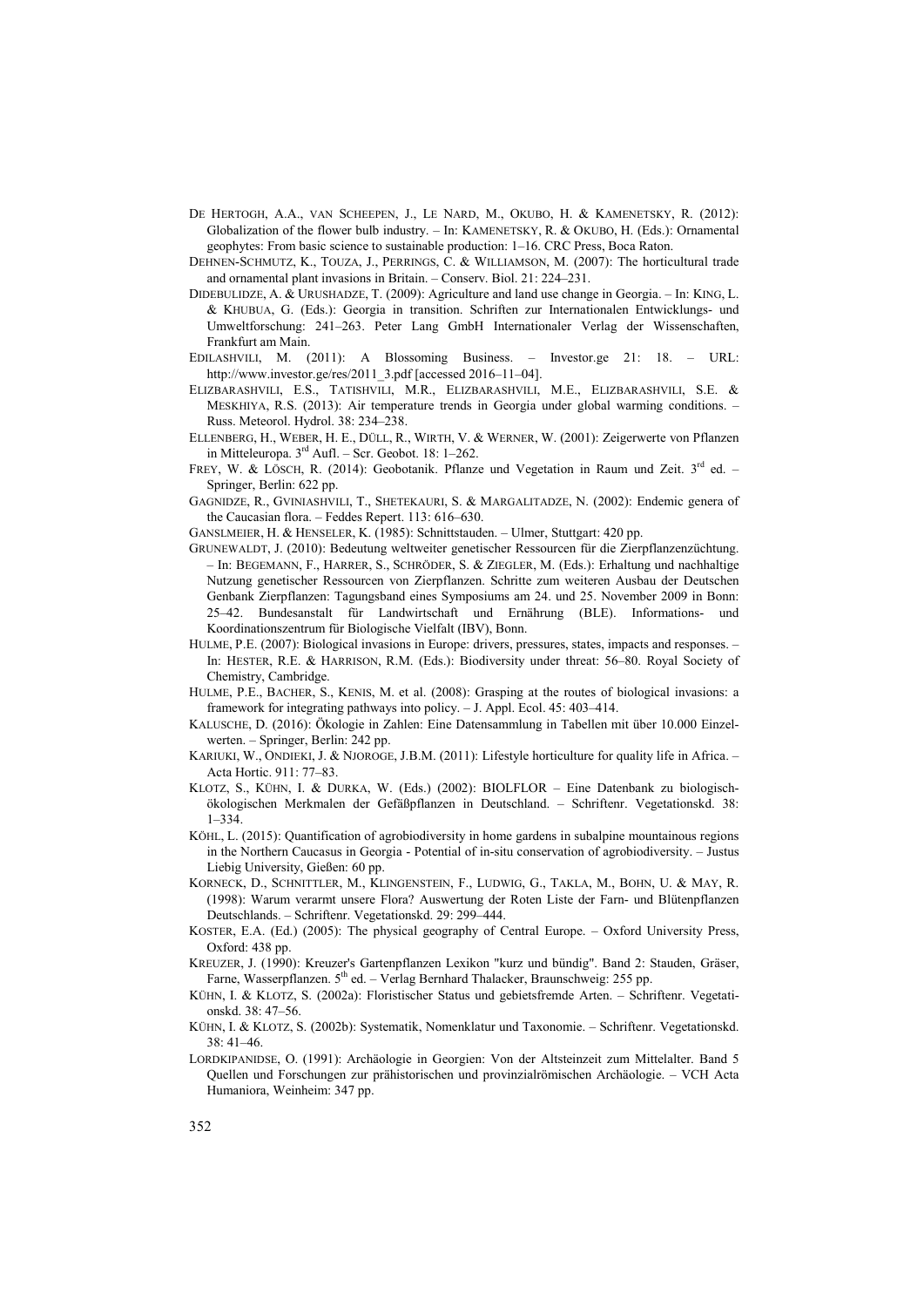MILLER, J., MCCUE, K., CONSIGLIO, T., STONE, J., ERISTAVI, M., SIKHARULIDZE, S., MIKATADZE-PANTSULAIA, T. & KHUTSISHVILI, M. (Eds.) (2005): Endemic medicinal plants of Georgia (Caucasus). – Missouri Botanical Garden Press, Saint Louis: 45 pp.

MYERS, N. (1988): Threatened biotas: "hot spots" in tropical forests. – Environmentalist 8: 187–208.

- MYERS, N., MITTERMEIER, R.A., MITTERMEIER, C.G., DA FONSECA, G.A. & KENT, J. (2000): Biodiversity hotspots for conservation priorities. – Nature 403: 853–858.
- NAKHUTSRISHVILI, G., AKHALKATSI, M. & ABDALADZE, O. (2009): Main threats to mountain biodiversity in Georgia. – Mt. Forum Bull. 9: 18–19.
- NBSAP NATIONAL BIODIVERSITY STRATEGY AND ACTION PLAN GEORGIA (2005): Tbilisi: 106 pp. – URL: https://www.cbd.int/doc/world/ge/ge-nbsap-01-en.pdf [accessed 2016–10–07].
- NEHRING, S., ESSL, F. & RABITSCH, W. (2015): Methodik der Naturschutzfachlichen Invasivitätsbewertung für gebietsfremde Arten. Version 1.3. – Bundesamt für Naturschutz, Bonn: 48 pp.
- NEHRING, S., KOWARIK, I., RABITSCH, W. & ESSL, F. (2013): Naturschutzfachliche Invasivitätsbewertung für in Deutschland wild lebende gebietsfremde Gefäßpflanzen. – Bundesamt für Naturschutz, Bonn: 202 pp.

OBERDORFER, E. (1983): Pflanzensoziologische Exkursionsflora. 5th ed. - Ulmer, Stuttgart: 1051 pp.

- PERRINGS, C., DEHNEN-SCHMUTZ, K., TOUZA, J. & WILLIAMSON, M. (2005): How to manage biological invasions under globalization. – Trends Ecol. Evol. 20: 212–215.
- PYŠEK, P., COCK, M. J.W, NENTWIG, W. & RAVN, H.P. (Eds.) (2007): Ecology and management of giant hogweed (*Heracleum mantegazzianum*). – CABI, Wallingford, Washington: 352 pp.
- PYŠEK, P., LAMBDON, P.W., ARIANOUTSOU, M., KÜHN, I., PINO, J. & WINTER, M. (2009): Alien vascular plants of Europe. – In: HULME, P.E., NENTWIG, W., PYŠEK, P. & VILÀ, M. (Eds.): Handbook of alien species in Europe: 43–61. Springer, Dordrecht: 399 pp.
- RABITSCH, W., GOLLASCH, S., ISERMANN, M., STARFINGER, U. & NEHRING, S. (2013): Erstellung einer Warnliste in Deutschland noch nicht vorkommender invasiver Tiere und Pflanzen. – Bundesamt für Naturschutz, Bonn: 154 pp.
- RAUNKIAER, C. (1937): Plant life forms. Clarendon Pres, Oxford: 104 pp.
- SCHOLZ, S. (2010): Warum braucht der Gartenbau genetische Ressourcen? Why does the horticulture sector need genetic resources? – In: BEGEMANN, F., HARRER, S., SCHRÖDER, S. & ZIEGLER, M. (Eds.): Erhaltung und nachhaltige Nutzung genetischer Ressourcen von Zierpflanzen. Schritte zum weiteren Ausbau der Deutschen Genbank Zierpflanzen: Tagungsband eines Symposiums am 24. und 25. November 2009 in Bonn: 17–22. Bundesanstalt für Landwirtschaft und Ernährung (BLE). Informations- und Koordinationszentrum für Biologische Vielfalt (IBV), Bonn.
- SCHROEDER, F.-G. (1969): Zur Klassifizierung der Anthropochoren. Vegetatio 16: 225–238.
- SEATON, K., BETTIN, A. & GRÜNEBERG, H. (2014): New ornamental plants for horticulture. In: DIXON, G.R. & ALDOUS, D.E. (Eds.): Horticulture: plants for people and places, Vol. 1 Production horticulture: 435–464. Springer, Dordrecht.
- SHULKINA, T. (2004): Ornamental plants from Russia and Adjacent States of the former Soviet Union. A botanical guide for travelers and gardeners. – Russian Academy of Sciences, St. Petersburg: 320 pp.
- SOLOMON, J., SHULKINA, T. & SCHATZ, G.E. (Eds.) (2014): Red list of the endemic plants of the Caucasus: Armenia, Azerbaijan, Gerogia, Iran, Russia, and Turkey. – Missouri Botanical Garden Press, St. Louis: 451 pp.
- TAY, D. (2006): Herbaceous ornamental plant germplasm conservation and use. Theoretical and practical treatments. – In: ANDERSON, N.O. (Ed.): Flower breeding and genetics: Issues, challenges and opportunities for the  $21<sup>st</sup>$  Century: 113–175. Springer, Dordrecht.
- THE PLANT LIST (2013): Version 1.1. URL: http://www.theplantlist.org/ [accessed 2016–10–07].
- THE WORLD BANK (2013): Georgia urbanization review. Toward an urban sector strategy. Georgia's evolving urban system and its challenges – 52 pp.
- UN UNITED NATIONS (1992): Convention on biological Diversity (CBD). United Nations, Rio de Janeiro: 28 pp. – URL: http://documents.worldbank.org/curated/en/282241468274759653/pdf/ 862400REVISED00view0Report003252014.pdf [accessed 2016–10–07].
- USDA NIFA UNITED STATES DEPARTMENT OF AGRICULTURE. NATIONAL INSTITUTE OF FOOD AND AGRICULTURE (n.d.): USDA definition of specialty crop. – URL: https://www.ams.usda.gov/sites/ default/files/media/USDASpecialtyCropDefinition.pdf [accessed 2016–11–04].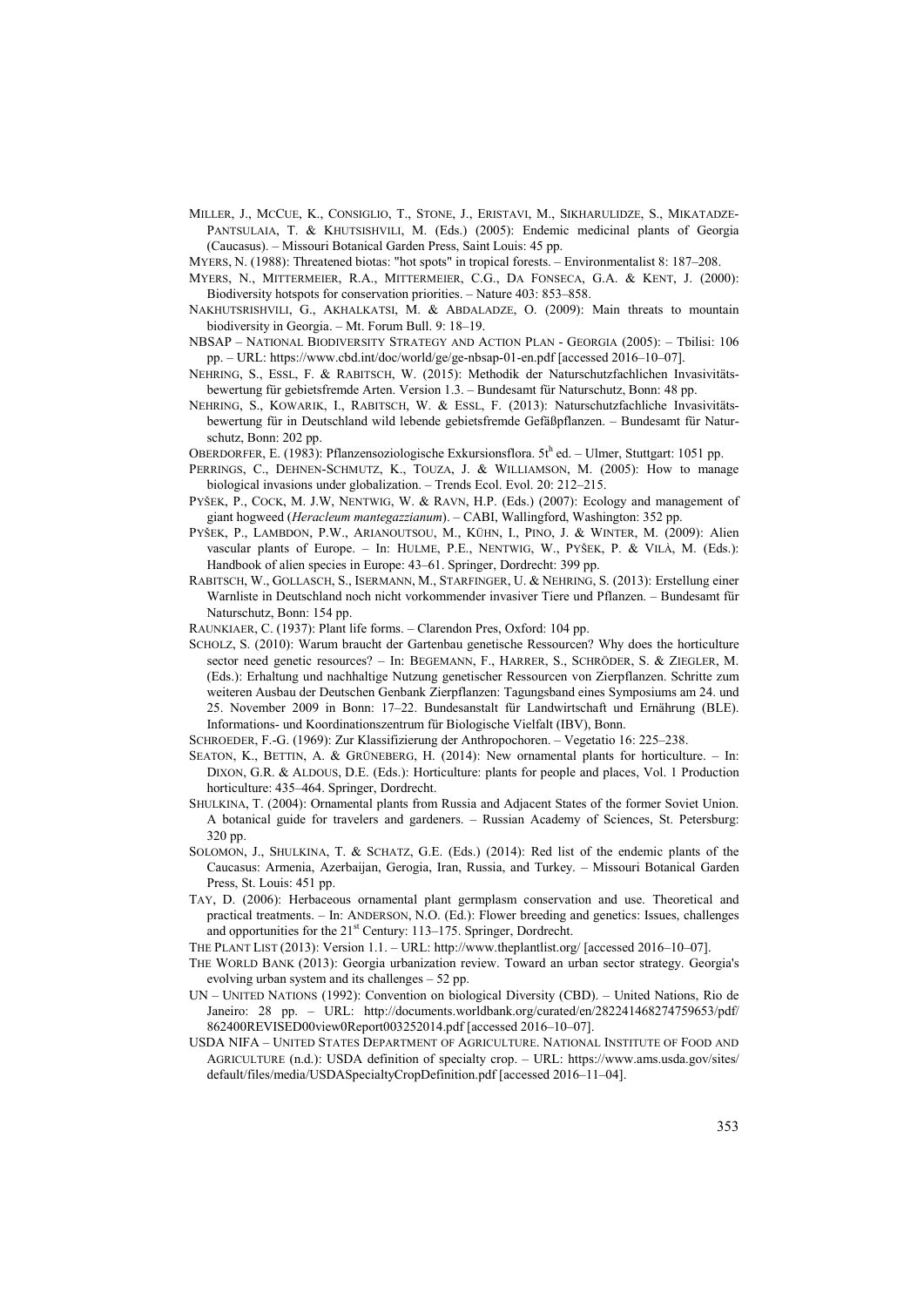- VAN TUYL, J.M., ARENS, P., MILLER, W.B. & ANDERSON, N.O. (2014): The role of ornamentals in human life. - In: DIXON, G.R. & ALDOUS, D.E. (Eds.): Horticulture: Plants for people and places, Vol. 1 Production horticulture: 407–434. Springer, Dordrecht.
- VOLZ, J., CHKOIDZE, N. & LEONHÄUSER, I.-U. (2011): Mehr Lebensqualität bei größerer Nachhaltigkeit. Die sozioökonomische Lage der Bevölkerung in Bergregionen Georgiens. – Spieg. Forsch. 2: 32–41.
- WALDHARDT, R., ABDALADZE, O., OTTE, A. & SIMMERING, D. (2011): Landschaftswandel im Kauskasus Georgiens. Interdisziplinäre Forschung für eine nachhaltige Zukunft. – Spieg. Forsch. 2: 4–15.
- WALTER, H. & BRECKLE, S.-W. (1986): Ökologie der Erde Band 3: Spezielle Ökologie der gemässigten und arktischen Zonen Euro-Nordasiens: Zonobiom VI–IX. – Fischer, Stuttgart: 587 pp.
- WALTER, H. & BRECKLE, S.-W. (1999): Vegetation und Klimazonen. 7<sup>th</sup> ed. Ulmer, Stuttgart: 544 pp. WELK, E. (2016): Range formula for 34 species. - Personal data of current research. – Martin-Luther-Universität Halle-Wittenberg, Halle.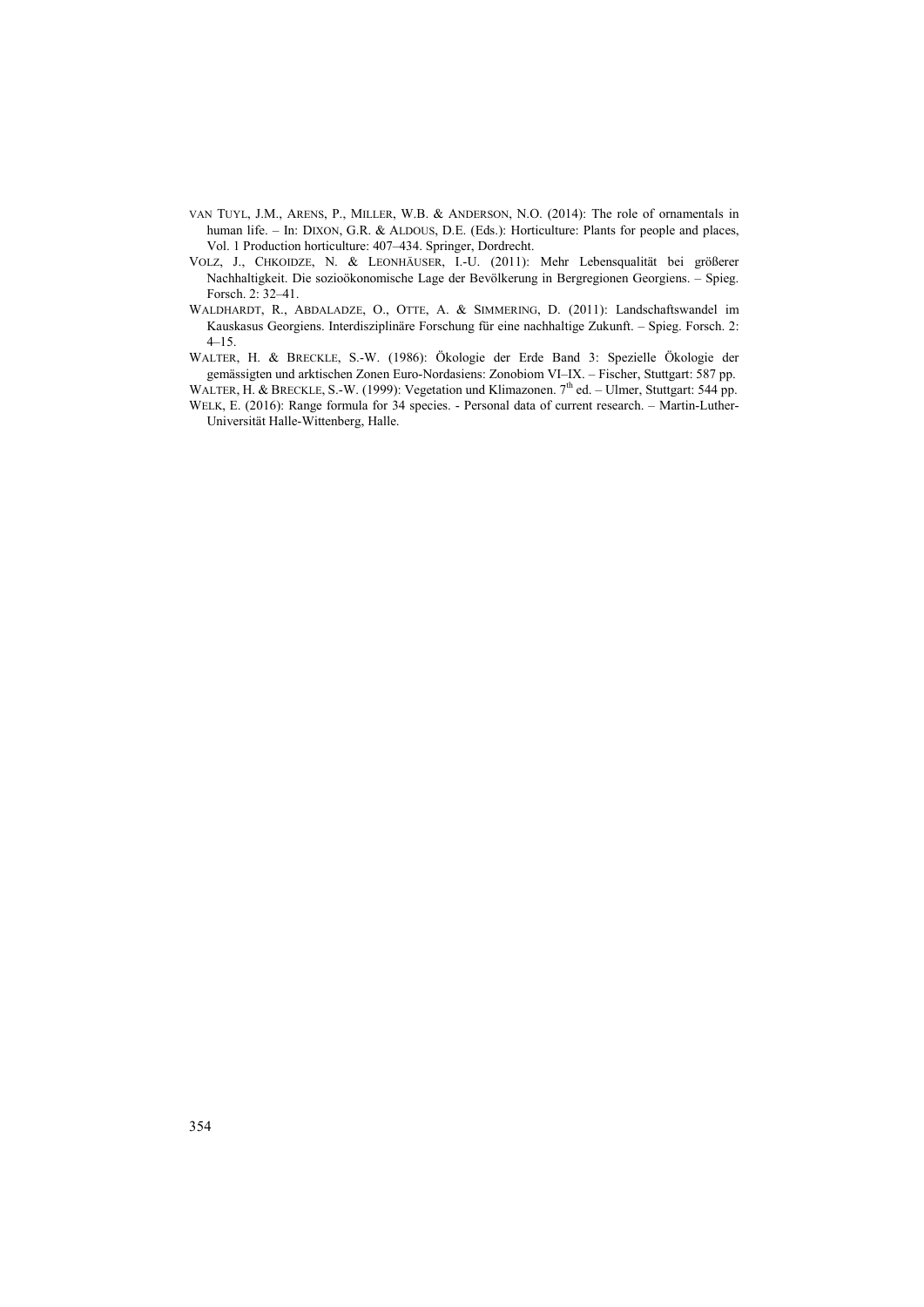Supplement E1. Ecological characteristics of the 150 plant species listed in the Kazbegi-Bakuriani database, which have at least ten German suppliers in the PPP-Index. Green color marking = synonyms after adaption to The P original source and no data is available. For explanation of values, check original sources.

Anhang E1. Ökologische Eigenschaften der 150 Pflanzenarten der Kazbegi-Bakuriani Datenbank, die mindestens zehn deutsche Anbieter im PPP-Index haben. Grüne Farbmarkierung = Synonyme nach Abgleich mit The Plant List (2013). Originalquelle, so dass keine Daten vorliegen. Für Erläuterungen der Werte, siehe Originalquellen.

|                 | $\overline{2}$                                                                        | $\mathbf{3}$                                                                         | $\boldsymbol{4}$                  | 5<br>Supplier no.         | 6                                                       | 7                                                    |                       | <b>Ecological behaviour</b>                                                     |                                        | 8                                        |                                     |                                                      | Plant type               | $\boldsymbol{9}$<br><b>Red List status</b> |
|-----------------|---------------------------------------------------------------------------------------|--------------------------------------------------------------------------------------|-----------------------------------|---------------------------|---------------------------------------------------------|------------------------------------------------------|-----------------------|---------------------------------------------------------------------------------|----------------------------------------|------------------------------------------|-------------------------------------|------------------------------------------------------|--------------------------|--------------------------------------------|
| No.             | <b>Species</b>                                                                        | <b>Species</b>                                                                       | Family                            | $($ orig. + acc.<br>name) | Floristic status Germany                                | Range type                                           | L                     | K<br>т                                                                          | F                                      | $\bf{R}$                                 | $\mathbf N$                         | Life<br>form                                         | Leaf<br>habit            | <b>Caucasus Ecoregion</b>                  |
|                 | Kazbegi-Bakuriani database<br>Abies nordmanniana (Stev.) Spach                        | The Plant List (2013)<br>Abies nordmanniana (Stev.) Spach                            | The Plant List (2013)<br>Pinaceae | PPP-Index<br>37           | <b>UFZ</b> (2002)                                       | Korneck et al. (1998)                                | $\bullet$             |                                                                                 | Ellenberg et al. (2001)                |                                          |                                     |                                                      |                          | Solomon et al. (2014)<br>LC                |
| 2<br>3          | Acer campestre L.<br>Acer platanoides L.                                              | Acer campestre L.<br>Acer platanoides L.                                             | Sapindaceae<br>Sapindaceae        | 38<br>31                  | indigenous<br>indigenous                                |                                                      | ((5))<br>((4))        | $\overline{4}$<br>-6<br>-6<br>$\overline{4}$                                    | 5<br>$\mathbf x$                       | -7<br>$\mathbf{x}$                       | 6<br>$\mathbf X$                    | P<br>$\Omega$<br>P<br>$\theta$                       | S<br>S                   |                                            |
| 4<br>5          | Acer pseudoplatanus L.<br>Achillea millefolium L.                                     | Acer pseudoplatanus L.<br>Achillea millefolium L.                                    | Sapindaceae<br>Asteraceae         | 30<br>40                  | indigenous<br>indigenous                                |                                                      | ((4))<br>8            | $\overline{4}$<br>$\mathbf{x}$<br>$\mathbf{x}$<br>$\mathbf{x}$                  | 6<br>$\overline{4}$                    | $\mathbf x$<br>$\mathbf{x}$              | $\overline{7}$<br>5 <sup>5</sup>    | $\Omega$<br>P<br>H,C                                 | <sub>S</sub><br>W        |                                            |
| 6               | Ajuga genevensis L.<br>Ajuga reptans L.                                               | Ajuga genevensis L.<br>Ajuga reptans L.                                              | Lamiaceae<br>Lamiaceae            | 12<br>47                  | indigenous<br>indigenous                                |                                                      | 8<br>-6               | X<br>$\boldsymbol{\mathrm{x}}$                                                  | 3<br>6                                 | 6                                        | $\overline{2}$<br>6                 | H<br>H                                               | S<br>W                   |                                            |
| 8               | Alchemilla vulgaris agg.                                                              | Alchemilla xanthochlora Rothm.                                                       | Rosaceae                          | 31                        | indigenous                                              | 11                                                   | -6                    |                                                                                 |                                        |                                          | $\overline{?}$                      | H<br>$\Omega$                                        | S<br>$\bullet$           |                                            |
| 9<br>10         | Anthemis marschalliana Willd.<br>Anthoxanthum odoratum L                              | Anthemis marschalliana Willd.<br>Anthoxanthum odoratum L.                            | Asteraceae<br>Poaceae             | $42\,$<br>15              | indigenous                                              |                                                      | $\mathbf{x}$          | $\mathbf{x}$                                                                    | X                                      | -5                                       | $\mathbf X$                         | T,H                                                  | S                        | LC                                         |
|                 | 11 Artemisia absinthium L.<br>12 Artemisia vulgaris L.                                | Artemisia absinthium L.<br>Artemisia vulgaris L.                                     | Asteraceae<br>Asteraceae          | 65<br>49                  | archaeophyte, escaped crop<br>indigenous                |                                                      | $\mathbf Q$           | -6<br>6                                                                         | $\overline{4}$<br>6                    | $\overline{7}$<br>$\mathbf{x}$           | 8<br>8                              | $\mathbf C$<br>$\Omega$<br>H,C<br>$\Omega$           | <sub>S</sub>             |                                            |
|                 | 13 Aster alpinus L.<br>14 Astrantia maxima Pall.                                      | Aster alpinus L.<br>Astrantia maxima Pall.                                           | Asteraceae<br>Apiaceae            | 47<br>11                  | indigenous                                              |                                                      | $\mathbf Q$           | 2<br>5 <sup>1</sup>                                                             | 5                                      | 7                                        | $\overline{2}$                      | H,C<br>$\theta$                                      | W                        | NT                                         |
|                 | 15 Athyrium filix-femina (L.) Roth<br>16 Berberis vulgaris L.                         | Athyrium filix-femina (L.) Roth<br>Berberis vulgaris L.                              | Athyriaceae<br>Berberidaceae      | 62<br>21                  | indigenous<br>indigenous                                |                                                      | $\overline{3}$        | 3<br>$\mathbf{x}$<br>$\overline{4}$<br>$\mathbf{x}$                             | $\tau$<br>$\overline{4}$               | $\mathbf{x}$<br>8                        | 6<br>3 <sup>7</sup>                 | H<br>$\Omega$<br>$\overline{0}$<br>N                 | S<br>S                   |                                            |
|                 | 17 Briza media L.<br>Campanula ochroleuca Kem.-Nath., C. alliariifolia                | Briza media L.                                                                       | Poaceae                           | 61                        | indigenous<br>neophyte, escaped ornamental              | 5                                                    | 8                     | $\mathbf{x}$                                                                    | $\mathbf X$                            | $\boldsymbol{\mathrm{X}}$                | $\overline{c}$                      | H<br>$\Omega$                                        | S                        |                                            |
| 18<br>19        | Willd.<br>Campanula collina Sims                                                      | Campanula alliariifolia Willd.<br>Campanula collina Sims                             | Campanulaceae<br>Campanulaceae    | 22<br>12                  | plant                                                   | ٠.                                                   | . .                   | . н.                                                                            | $\bullet$                              | $\bullet$                                | $\bullet$ .                         | $\bullet$                                            | ×<br>$\bullet$           | DD, NE                                     |
| 21              | 20 Gadellia lactiflora (Bieb.)Schulkina<br>Campanula latifolia L.                     | Campanula lactiflora M.Bieb.<br>Campanula latifolia L.                               | Campanulaceae<br>Campanulaceae    | 24<br>15                  | indigenous                                              | $\overline{2}$                                       | 4                     | 5<br>5 <sup>1</sup>                                                             | 6                                      | $\sim$<br>8                              | $\mathbf{u}$ .<br>8                 | H<br>$\overline{0}$                                  | $\bullet$<br>S           | NE                                         |
| 22              | Campanula grossheimii Charadze, C. rapunculoides                                      | Campanula rapunculoides L.                                                           | Campanulaceae                     | 26                        | indigenous                                              | $\overline{7}$                                       | 6                     |                                                                                 |                                        |                                          | $\overline{4}$                      | $\mathbf{H}$                                         | -S                       | C. grossheimii: DD                         |
| 23              | Campanula sarmatica Ker-Gawl.                                                         | Campanula sarmatica Ker Gawl.                                                        | Campanulaceae                     | 12                        |                                                         | $\cdot$<br>$\overline{\mathcal{L}}$                  |                       |                                                                                 | $9=$                                   |                                          | $\overline{4}$                      | $\blacksquare$<br>0 <sup>1</sup>                     | $\blacksquare$<br>W      | $\rm NE$                                   |
| 25              | 24 Carex acuta L.<br>Carex digitata L.                                                | Carex acuta L.<br>Carex digitata L.                                                  | Cyperaceae<br>Cyperaceae          | 39<br>17                  | indigenous<br>indigenous                                | 5                                                    | 3                     | 5<br>$\overline{4}$<br>$\mathbf{x}$                                             | 5                                      | 6<br>X                                   | $\overline{4}$                      | G, A<br>H<br>$\overline{0}$                          | W                        |                                            |
| <b>26</b><br>27 | Carex buschiorum V. Krecz., C. humilis Leyss.<br>Carex montana L                      | Carex humilis Leyss.<br>Carex montana L                                              | Cyperaceae<br>Cyperaceae          | 21<br>61                  | indigenous<br>indigenous                                | $7\phantom{.0}$<br>$\overline{7}$                    | $\overline{7}$<br>5   | 6<br>5 <sup>1</sup><br>$\overline{4}$<br>$\mathbf x$                            | $\overline{2}$<br>$\overline{4}$       | -8<br>6                                  | 3<br>$\mathfrak{Z}$                 | $\Omega$<br>H<br>H<br>$\Omega$                       | <sub>S</sub><br>S.       | ×.                                         |
|                 | 28 Carex sylvatica Huds.<br>29 Carlina vulgaris L.                                    | Carex sylvatica Huds.<br>Carlina vulgaris L.                                         | Cyperaceae<br>Asteraceae          | 52<br>15                  | indigenous<br>indigenous                                | 11<br>11                                             | 2                     | $\mathfrak{S}$<br>$\mathbf{3}$<br>5<br>3                                        | 5<br>$\overline{4}$                    | 6<br>$7\overline{ }$                     | 5 <sup>5</sup><br>$\overline{3}$    | H<br>$\overline{0}$<br>$\vert 0 \vert$<br>H,T        | W<br>W                   |                                            |
| 30              | Carpinus betulus L.<br>31 Carum carvi L.                                              | Carpinus betulus L.<br>Carum carvi L.                                                | Betulaceae<br>Apiaceae            | 46<br>27                  | $\operatorname{m digenous}$<br>indigenous               | $\overline{2}$                                       | ((4))<br>8            | $\sigma$<br>5 <sup>1</sup><br>$\overline{4}$                                    | $4 \mid X$<br>$5\overline{)}$          | $\mathbf X$                              | $X \mid X$<br>6                     | $\mathbf{U}$<br>$1\phantom{0}$<br>H                  | $\mathcal{D}$<br>S       |                                            |
| $32\,$          | Grossheimia macrocephala (Muss.-Puschk. ex Willd.<br>Sosn.                            | Centaurea macrocephala Muss.Puschk. ex Willd.                                        | Asteraceae                        | 59                        |                                                         |                                                      |                       |                                                                                 |                                        |                                          |                                     |                                                      | $\bullet$                | NE                                         |
| 33              | Cephalaria gigantea (Ledeb.) Bobrov<br>34 Cichorium intybus L.                        | Cephalaria gigantea (Ledeb.) Bobrov<br>Cichorium intybus L.                          | Adoxaceae<br>Asteraceae           | 30<br>33                  | archaeophyte, escaped crop                              | 5                                                    | $\mathbf{Q}$          | 5 <sup>5</sup>                                                                  | $\overline{4}$                         | $\sim$<br>8                              | $\bullet$ .<br>5 <sup>5</sup>       | H<br>$\overline{0}$                                  | $\bullet$<br>S           | NE                                         |
|                 | 35 Corylus avellana L.<br>36 Cynoglossum officinale L.                                | Corylus avellana L.<br>Cynoglossum officinale L.                                     | Betulaceae                        | 43                        | indigenous                                              | $\sim$<br>5                                          | 6<br>8                | 5<br>$\mathbf{3}$<br>5 <sup>5</sup><br>-6                                       | $\mathbf X$<br>$\overline{4}$          | $\mathbf x$<br>$\overline{7}$            | 5 <sup>5</sup><br>$\overline{7}$    | N<br>$\overline{0}$<br>$\Omega$<br>H                 | S<br>S                   |                                            |
|                 | 37 Daphne mezereum L.                                                                 | Daphne mezereum L                                                                    | Boraginaceae<br>Thymelaeaceae     | 11<br>12                  | indigenous<br>indigenous                                |                                                      | $\overline{4}$        | $\overline{4}$                                                                  | 5                                      | 7                                        | 5 <sup>5</sup>                      | N,Z<br>0 <sup>1</sup>                                | S                        |                                            |
|                 | 38 Deschampsia cespitosa (L.) Beauv.<br>39 Avenella flexuosa (L.) Drej.               | Deschampsia cespitosa (L.) P.Beauv.<br>Deschampsia flexuosa (L.) Trin.               | Poaceae<br>Poaceae                | 50<br>15                  | indigenous<br>indigenous                                | 5                                                    | -6<br>-6              | $\mathbf{x}$<br>$\mathbf{x}$<br>$\mathbf{x}$                                    | $7-$<br>$\mathbf X$                    | $\mathbf{x}$<br>$\overline{2}$           | 3<br>3                              | H<br>$\Omega$<br>$\Omega$<br>H                       | W                        |                                            |
|                 | 40 Dianthus calocephalus Boiss.<br>41 Digitalis ferruginea L.                         | Dianthus cruentus Griseb.<br>Digitalis ferruginea L.                                 | Caryophyllaceae<br>Plantaginaceae | 19<br>14                  |                                                         |                                                      |                       |                                                                                 |                                        |                                          |                                     |                                                      | $\sim$<br>$\blacksquare$ |                                            |
|                 | 42 Doronicum orientale Hoffm.<br>43 <i>Dryopteris carthusiana</i> (Vill.) H. P. Fuchs | Doronicum orientale Hoffm.<br>Dryopteris carthusiana (Vill.) H.P. Fuchs              | Asteraceae<br>Dryopteridaceae     | 47<br>15                  | indigenous                                              |                                                      | -5                    | $\boldsymbol{\mathrm{X}}$                                                       | $\mathbf X$                            | $\overline{4}$                           | $\mathfrak{Z}$                      | H<br>$\overline{0}$                                  | $\bullet$<br>S           |                                            |
|                 | 44 <i>Dryopteris filix-mas</i> (L.) Schott<br>45 Echium vulgare L.                    | Dryopteris filix-mas (L.) Schott<br>Echium vulgare L.                                | Dryopteridaceae<br>Boraginaceae   | 63<br>25                  | indigenous<br>archaeophyte?, escaped crop               |                                                      | $\overline{3}$<br>-9  | $\mathbf{3}$<br>$\mathbf{x}$<br>6<br>$\mathbf{3}$                               | 5<br>$\overline{4}$                    | $\overline{5}$<br>8                      | 6<br>$\overline{4}$                 | $\overline{0}$<br>H<br>$\overline{0}$<br>H           | S<br>W                   |                                            |
|                 | 46 Hippophae rhamnoides L.<br>47 Epilobium angustifolium L.                           | Elaeagnus rhamnoides (L.) A.Nelson<br>Epilobium angustifolium L.                     | Elaeagnaceae<br>Onagraceae        | 33<br>17                  | indigenous<br>indigenous                                |                                                      | -9<br>8               | 6<br>6<br>5 <sup>1</sup><br>$\mathbf{x}$                                        | $4-$<br>5                              | 8<br>5                                   | $\mathfrak{Z}$<br>8                 | $\mathbf N$<br>$\overline{0}$<br>$\overline{0}$<br>H | S                        |                                            |
|                 | 48 Epilobium dodonaei Vill.<br>49 Equisetum palustre L.                               | Epilobium dodonaei Vill.<br>Equisetum palustre L.                                    | Onagraceae<br>Equisetaceae        | 12<br>12                  | indigenous<br>indigenous                                |                                                      | -9                    | 5 <sup>1</sup><br>$\mathbf{x}$<br>5 <sup>1</sup><br>$\mathbf{x}$                | $\overline{4}$<br>8                    | 9<br>$\mathbf x$                         | $\overline{2}$<br>3                 | $\theta$<br>$\mathcal{C}$<br>G<br>$\theta$           | W<br>S                   |                                            |
|                 | 50 Euonymus europaea L.                                                               | Euonymus europaeus L.                                                                | Celastraceae                      | 49                        | indigenous                                              | 11                                                   | -6                    | 5<br>$\mathbf{3}$                                                               | 5                                      | 8                                        | 5 <sup>5</sup>                      | $\mathbf N$<br>$\theta$                              | S                        |                                            |
| 51<br>52        | Festuca gigantea (L.) Vill.<br>Festuca ovina var. vulgaris Staub, F. ovina L.         | Festuca gigantea (L.) Vill.<br>Festuca ovina L.                                      | Poaceae<br>Poaceae                | 33<br>44                  | indigenous<br>indigenous                                | 5<br>$\mathfrak{S}$                                  | $\overline{7}$        | -5<br>$\mathbf{3}$<br>$\mathbf{3}$<br>$\mathbf{x}$                              | $\tau$                                 | -6<br>3                                  | 6                                   | H<br>$\Omega$<br>H<br>0 <sub>b</sub>                 | S<br>$\mathbf S$         | ×.                                         |
| 53              | Filipendula ulmaria (L.) Maxim.<br>54 Filipendula vulgaris Moench                     | Filipendula ulmaria (L.) Maxim.<br>Filipendula vulgaris Moench                       | Rosaceae<br>Rosaceae              | 63<br>48                  | indigenous<br>indigenous                                | 5<br>$\sim$                                          | $\overline{7}$        | 5<br>$\mathbf{x}$<br>5 <sup>1</sup><br>6                                        | 8<br>3 <sup>0</sup>                    | $\boldsymbol{\mathrm{X}}$<br>8           | 5<br>$\overline{2}$                 | H<br>H<br>$\theta$                                   | S<br>S                   |                                            |
|                 | 55 Fragaria vesca L.<br>56 Fraxinus excelsior L                                       | Fragaria vesca L.<br>Fraxinus excelsior L.                                           | Rosaceae<br>Oleaceae              | 50<br>33                  | indigenous<br>indigenous                                | 5                                                    | ((4))                 | $\overline{5}$<br>$\mathbf{x}$<br>-5<br>$\mathbf{3}$                            | 5<br>$\mathbf X$                       | $\boldsymbol{\mathrm{x}}$                | 6<br>$\overline{7}$                 | H<br>$\Omega$<br>P                                   | W<br>S                   |                                            |
|                 | 57 Asperula odorata L.<br>58 Galium verum L.                                          | Galium odoratum (L.) Scop.<br>Galium verum L.                                        | Rubiaceae<br>Rubiaceae            | 77<br>23                  | indigenous<br>indigenous                                |                                                      | 2                     | $\overline{5}$<br>$\overline{2}$<br>-6<br>$\mathbf{x}$                          | 5<br>$4-$                              | -6<br>-7                                 | 5<br>3                              | $\theta$<br>H<br>$\theta$<br>H                       | W<br>W                   |                                            |
|                 | 59 Gentiana schistocalyx (C.Koch)C.Koch<br>60 Gentiana cruciata L.                    | Gentiana asclepiadea L.<br>Gentiana cruciata L.                                      | Gentianaceae<br>Gentianaceae      | 35<br>39                  | indigenous<br>indigenous                                |                                                      | $\overline{7}$        | $\overline{4}$<br>$\mathbf{x}$<br>-6<br>$\overline{4}$                          | $6-$<br>$\overline{3}$                 | 8                                        | $\overline{2}$<br>$\mathfrak{Z}$    | H<br>$\theta$<br>H<br>$\Omega$                       | S<br>W                   |                                            |
| 61              | Gentiana septemfida Pall.                                                             | Gentiana septemfida Pall.                                                            | Gentianaceae                      | 10                        |                                                         |                                                      |                       |                                                                                 |                                        |                                          | $\mathbf{r}$                        | $\blacksquare$                                       | $\bullet$                |                                            |
| 62              | Geranium ibericum Cav.<br>63 Geranium palustre L.                                     | Geranium ibericum Cav.<br>Geranium palustre L.                                       | Geraniaceae<br>Geraniaceae        | 10<br>37                  | indigenous                                              | 5                                                    | 8                     | 5<br>$\overline{4}$                                                             | 7 <sup>0</sup>                         | 8                                        | $7\phantom{.0}$                     | $\blacksquare$<br>H<br>$\overline{0}$                | $\blacksquare$<br>S      | NE                                         |
|                 | 64 Geranium platypetalum Fisch. & C. A. Mey.<br>65 Geranium pyrenaicum Burm. fil.     | Geranium platypetalum Fisch. & C.A.Mey.<br>Geranium pyrenaicum Burm.f.               | Geraniaceae<br>Geraniaceae        | 21<br>12                  | neophyte, companion                                     |                                                      | 8                     | 6<br>$\overline{4}$                                                             | $\bullet$<br>$5\overline{)}$           | $\sim$<br>7 <sup>1</sup>                 | $\bullet$<br>8                      | $\bullet$<br>$\overline{0}$<br>H                     | W                        | <b>NE</b>                                  |
| 66              | Geranium renardii Trautv.<br>67 Geranium robertianum L.                               | Geranium renardii Trautv.<br>Geranium robertianum L.                                 | Geraniaceae<br>Geraniaceae        | 70<br>$10\,$              | indigenous                                              |                                                      | 5                     | 3<br>$\boldsymbol{\mathrm{X}}$                                                  | $\mathbf X$                            | $\mathbf X$                              | $\bullet$ .<br>$7\overline{ }$      | T,H<br>0 <sup>1</sup>                                | W                        | LC                                         |
|                 | 68 Geranium sanguineum L.<br>69 Geranium sylvaticum L.                                | Geranium sanguineum L.<br>Geranium sylvaticum L.                                     | Geraniaceae<br>Geraniaceae        | 73<br>34                  | indigenous<br>indigenous                                |                                                      | $\overline{7}$<br>6   | -6<br>$\overline{4}$<br>$\overline{4}$                                          | $\overline{3}$<br>6                    | 8<br>6                                   | $\mathfrak{Z}$<br>$\overline{7}$    | H<br>$\Omega$<br>$\theta$<br>H                       | S.<br>S                  |                                            |
|                 | 70 Geum rivale L.<br>71 Geum urbanum L.                                               | Geum rivale L.<br>Geum urbanum L.                                                    | Rosaceae<br>Rosaceae              | 59<br>18                  | indigenous<br>indigenous                                | $\mathfrak{D}$<br>$\overline{\mathcal{L}}$           | 6<br>$\overline{4}$   | 5 <sup>1</sup><br>$\mathbf{x}$<br>5<br>5 <sup>1</sup>                           | $8-$<br>5                              | $\mathbf x$<br>$\boldsymbol{\mathrm{X}}$ | 4<br>$\overline{7}$                 | H<br>$\theta$<br>H<br>$\Omega$                       | W<br>W                   |                                            |
|                 | 72 Helianthemum nummularium (L.)Mill.                                                 | Helianthemum nummularium (L.) Mill.                                                  | Cistaceae                         | 38                        | indigenous                                              | $\Omega$                                             | $\overline{7}$        | -6<br>$\overline{4}$                                                            | $\overline{3}$                         | $\overline{7}$                           | $\overline{2}$                      | Z<br>$\overline{0}$                                  |                          |                                            |
|                 | 73 Hesperis matronalis L.                                                             | Hesperis matronalis L.                                                               | <b>Brassicaceae</b>               | 47                        | neophyte, escaped crop/ orn.<br>olant                   |                                                      | 6                     | 5<br>6                                                                          | $7=$                                   | $\overline{7}$                           | $7\overline{ }$                     | H<br>$\overline{0}$                                  | S                        |                                            |
|                 | 74 Hyoscyamus niger L.<br>75 Hypericum perforatum L.                                  | Hyoscyamus niger L.<br>Hypericum perforatum L.                                       | Solanaceae<br>Hypericaceae        | 12<br>52                  | archaeophyte, escaped crop<br>indigenous                | 9<br>5 <sup>5</sup><br>$\mathbf{r}$                  | 8                     | 6<br>$\mathbf x$<br>6<br>5 <sup>1</sup><br>$\mathbf{u} \in \mathbb{R}^n$<br>ο¥. | $\overline{4}$<br>$\overline{4}$<br>п. | $7\phantom{.0}$<br>6                     | 9<br>$\overline{4}$<br>$\mathbf{r}$ | $\overline{0}$<br>T,H<br>$\overline{0}$<br>H         | S.<br>S                  |                                            |
|                 | 76 <i>Inula grandiflora Willd., I. orientalis Lam.</i><br>77 Iris pumila L.           | Inula orientalis Lam.<br>Iris pumila L.                                              | Asteraceae<br>Iridaceae           | 25<br>13                  | neopnyte, escaped ornamental<br>hlant                   | $\blacksquare$                                       | $\sim$<br>$\sim$      |                                                                                 |                                        |                                          |                                     | $\sim$<br>$\bullet$                                  | $\bullet$<br>$\bullet$   | I. grandiflora: DD                         |
|                 | 78 Iris sibirica L.<br>79 Juncus effusus L.                                           | Iris sibirica L.<br>Juncus effusus L.                                                | Iridaceae<br>Juncaceae            | 46<br>$48\,$              | indigenous<br>indigenous                                | 5<br>5                                               | 8<br>8                | 6<br>5 <sup>5</sup><br>$\overline{5}$<br>3 <sup>7</sup>                         | $8-$<br>$\overline{7}$                 | 6<br>$\overline{3}$                      | $\overline{2}$<br>$\overline{4}$    | G<br>$\Omega$<br>$\theta$<br>H                       | S<br>S                   |                                            |
|                 | 80 Juniperus communis L.<br>81 Knautia arvensis (L.) Coult.                           | Juniperus communis L.<br>Knautia arvensis (L.) Coult.                                | Cupressaceae<br>Adoxaceae         | 10<br>20                  | indigenous<br>indigenous                                | $\overline{\phantom{0}}$                             | 8<br>7                | $\mathbf{x}$<br>6<br>$\mathcal{Z}$                                              | $\overline{4}$<br>$\overline{4}$       | $\mathbf X$<br>$\mathbf x$               | $\mathbf X$<br>$\overline{4}$       | $\mathbf N$<br>$\overline{0}$<br>$\overline{0}$<br>H | S                        |                                            |
| 82<br>83        | Leucanthemum vulgare Lam.<br>Scabiosa caucasica Bieb.                                 | Leucanthemum vulgare (Vaill.) Lam.<br>Lomelosia caucasica (M.Bieb.) Greuter & Burdet | Asteraceae<br>Adoxaceae           | 33<br>10                  | indigenous                                              | 5                                                    | $\overline{7}$        | $\mathbf{3}$<br>$\mathbf x$                                                     | $\overline{4}$                         | $\mathbf X$                              | $\mathfrak{Z}$                      | H<br>$\theta$                                        | W<br>$\blacksquare$      | S. caucasica: NE                           |
| 84              | Lotus corniculatus L.<br>85 Luzula pilosa (L.) Willd.                                 | Lotus corniculatus L.<br>Luzula pilosa (L.) Willd.                                   | Leguminosae<br>Juncaceae          | 15<br>39                  | indigenous<br>indigenous                                | $\sim$<br>$\overline{\phantom{0}}$                   | -7<br>2               | $\mathcal{E}$<br>$\mathbf{x}$<br>$\mathbf{3}$<br>$\mathbf{x}$                   | $\overline{4}$<br>5                    | $\overline{7}$<br>$5\overline{)}$        | 3<br>$\overline{4}$                 | H<br>$\overline{0}$<br>H<br>$\overline{0}$           | S<br>W                   |                                            |
|                 | 86 Luzula sylvatica (Huds.) Gaudin                                                    | Luzula sylvatica (Huds.) Gaudin                                                      | Juncaceae                         | 56                        | indigenous<br>neophyte, escaped ornamental              | 5                                                    | $\overline{4}$        | $\overline{2}$                                                                  | $\overline{5}$                         | $\overline{4}$                           | $\overline{4}$                      | H<br>$\overline{0}$                                  | W                        |                                            |
|                 | 87 Lysimachia verticillaris Spreng.<br>88 Melica transsilvanica Schur                 | Lysimachia punctata L.<br>Melica transsilvanica Schur                                | Primulaceae<br>Poaceae            | $74\,$<br>19              | plant<br>indigenous                                     |                                                      | 6<br>7                | $\overline{4}$<br>8<br>$\overline{4}$                                           | $\overline{7}$<br>$\overline{3}$       | 8<br>6                                   | $\overline{4}$<br>$\overline{4}$    | H<br>0 <sup>1</sup><br>$\theta$<br>H                 | W<br>S                   |                                            |
|                 | 89 Mentha longifolia (L.)Huds.<br>90 Mespilus germanica L.                            | Mentha longifolia (L.) L.<br>Mespilus germanica L.                                   | Lamiaceae<br>Rosaceae             | 24<br>30                  | indigenous<br>archaeophyte, escaped crop                | $\mathbf Q$                                          | -7<br>((6))           | $5\overline{)}$<br>$\overline{4}$<br>8<br>6                                     | $8=$<br>$\overline{4}$                 | 9<br>6                                   | $\tau$<br>$\mathbf X$               | $\theta$<br>H<br>$\theta$<br>P                       | S<br>S                   |                                            |
|                 | 91 Molinia caerulea (L.) Moench                                                       | Molinia caerulea (L.) Moench                                                         | Poaceae                           | 34                        | indigenous                                              | 5                                                    | $\overline{7}$        | 3 <sup>1</sup><br>$\mathbf x$                                                   | $\overline{7}$                         | $\mathbf X$                              | $\overline{2}$                      | $\overline{0}$<br>H                                  | S                        |                                            |
|                 | 92 Muscari szovitsianum Baker                                                         | Muscari armeniacum Leichtlin ex Baker                                                | Asparagaceae                      | 13                        | neophyte, escaped ornamental<br>plant                   |                                                      |                       |                                                                                 |                                        | $\bullet$                                |                                     |                                                      | $\bullet$                |                                            |
|                 | 93 Nepeta mussinii Spreng.                                                            | Nepeta racemosa Lam.                                                                 | Lamiaceae                         | 14                        | neophyte, escaped ornamental<br>plant                   |                                                      |                       |                                                                                 |                                        |                                          |                                     |                                                      |                          |                                            |
|                 | 94 Origanum vulgare L.<br>95 Oxalis acetosella L.                                     | Origanum vulgare L.<br>Oxalis acetosella L.                                          | Lamiaceae<br>Oxalidaceae          | 77<br>27                  | indigenous<br>indigenous                                | 5<br>5                                               | 7                     | 3 <sup>1</sup><br>$\mathbf{x}$<br>$\mathbf{3}$<br>$\mathbf x$                   | $\overline{3}$<br>$5\overline{)}$      | 8<br>$\overline{4}$                      | $\mathbf{3}$<br>6                   | H,C<br>0 <sup>1</sup><br>G,H<br>0 <sup>1</sup>       | W<br>W                   |                                            |
|                 | 96 Paris quadrifolia L.<br>97 <i>Phragmites australis</i> (Cav.) Trin. ex Steud.      | Paris quadrifolia L.<br>Phragmites australis (Cav.) Trin. ex Steud.                  | Melanthiaceae<br>Poaceae          | 10<br>43                  | indigenous<br>indigenous                                | $\sim$                                               | 3<br>$\overline{7}$   | $\overline{4}$<br>$\mathbf x$<br>$\overline{5}$<br>$\mathbf x$                  | 6<br>10                                | $\overline{7}$<br>$7\phantom{.0}$        | $\overline{7}$<br>7 <sup>7</sup>    | G<br>$\theta$<br>$\overline{0}$<br>G, A              | S<br>W                   |                                            |
|                 | 98 Picea orientalis (L.) Link<br>99 Pimpinella saxifraga L.                           | Picea orientalis (L.) Peterm.<br>Pimpinella saxifraga L.                             | Pinaceae<br>Apiaceae              | 12<br>18                  | indigenous                                              | 5                                                    | $7\phantom{.0}$       | $5-1$<br>$\mathbf x$                                                            | $\overline{3}$                         | $\mathbf X$                              | $\bullet$ .<br>$\overline{2}$       | $\blacksquare$<br>$0-1$<br>H                         | $\blacksquare$<br>S      | LC                                         |
|                 | 100 Plantago lanceolata L.<br>101 Polygonatum multiflorum (L.) All.                   | Plantago lanceolata L.<br>Polygonatum multiflorum (L.) All.                          | Plantaginaceae<br>Asparagaceae    | 18<br>59                  | archaeophyte, companion<br>indigenous                   | $\overline{\mathcal{L}}$<br>$\overline{\phantom{0}}$ | 6<br>2                | $\mathbf{3}$<br>$\boldsymbol{\mathrm{x}}$<br>5 <sup>1</sup><br>$\mathbf{x}$     | $\mathbf x$<br>$\overline{5}$          | $\mathbf x$<br>6                         | $\mathbf X$<br>5 <sup>5</sup>       | H<br>$\theta$<br>G<br>$\overline{0}$                 | W<br>S                   |                                            |
|                 | 102 Polygonatum verticillatum (L.) All.<br>103 Polypodium vulgare L.                  | Polygonatum verticillatum (L.) All.<br>Polypodium vulgare L.                         | Asparagaceae<br>Polypodiaceae     | 17<br>74                  | indigenous<br>indigenous                                |                                                      | $\overline{4}$<br>-5  | 5                                                                               | 5<br>$\overline{4}$                    | $\overline{4}$<br>$\overline{2}$         | 5 <sup>5</sup><br>$\overline{2}$    | $\overline{0}$<br>G<br>$\overline{0}$<br>$\mathbf C$ | S                        |                                            |
|                 | 104 Populus tremula L.<br>105 Potentilla argentea L.                                  | Populus tremula L.<br>Potentilla argentea L.                                         | Salicaceae<br>Rosaceae            | 19<br>15                  | indigenous<br>indigenous                                |                                                      | ((6))<br>$\mathbf{Q}$ | $\mathfrak{S}$<br>5 <sup>1</sup><br>6<br>3 <sup>7</sup>                         | 5<br>2                                 | $\mathbf{x}$<br>$\overline{3}$           | $\mathbf X$                         | $\overline{0}$<br>P<br>$\overline{0}$<br>H           | S<br>W                   |                                            |
|                 | 106 Potentilla erecta (L.) Raeusch.                                                   | Potentilla erecta (L.) Raeusch.                                                      | Rosaceae                          | 12                        | indigenous<br>archaeophyte, escaped                     | 5                                                    | 6                     | $\mathbf{3}$<br>$\mathbf{x}$                                                    | $\mathbf x$                            | $\mathbf x$                              | $\overline{2}$                      | $\overline{0}$<br>H                                  | W                        |                                            |
|                 | 107 Potentilla recta L.<br>108 Primula vulgaris Huds.                                 | Potentilla recta L.<br>Primula vulgaris Huds.                                        | Rosaceae<br>Primulaceae           | 17<br>40                  | ornamental plant<br>indigenous                          | 8                                                    | $\mathbf{Q}$<br>6     | 5 <sup>7</sup><br>$\overline{7}$<br>5                                           | $\overline{3}$<br>5                    | 5 <sup>5</sup><br>$\overline{7}$         | $\overline{2}$<br>5 <sup>5</sup>    | $\overline{0}$<br>H<br>$\overline{0}$<br>H           | S<br>V                   |                                            |
|                 | 109 Prunella vulgaris L.                                                              | Prunella vulgaris L.                                                                 | Lamiaceae                         | $22\,$                    | indigenous                                              |                                                      | 7                     | $\mathbf{3}$<br>$\mathbf{x}$<br>$\overline{5}$<br>5 <sup>1</sup>                | $\overline{5}$<br>$\overline{4}$       | $7\phantom{.0}$<br>$\overline{7}$        | $\mathbf x$                         | $\overline{0}$<br>H<br>$\mathbf N$<br>$\overline{0}$ | W<br>S                   |                                            |
|                 | 110 Prunus spinosa L.<br>111 Rosa canina L.                                           | Prunus spinosa L.<br>Rosa canina L.                                                  | Rosaceae<br>Rosaceae              | 39<br>21                  | indigenous<br>indigenous                                |                                                      | 8                     | 5<br>$\mathbf{3}$                                                               | $\overline{4}$                         | $\mathbf X$                              | $\mathbf X$<br>$\mathbf X$          | $\mathbf N$<br>$\overline{0}$                        | S                        |                                            |
|                 | 112 Rosa pimpinellifolia L.<br>113 Rubus idaeus Sanadze                               | Rosa spinosissima L.<br>Rubus idaeus L                                               | Rosaceae<br>Rosaceae              | 46<br>10                  | indigenous<br>indigenous                                | 5                                                    | 8                     | 5 <sup>1</sup><br>$\mathbf{x}$<br>$\mathbf{x}$                                  | $\overline{4}$<br>$\mathbf x$          | 8<br>$\mathbf X$                         | 3<br>6                              | N,Z<br>$\overline{0}$<br>$\mathbf n$                 | W<br>S                   |                                            |
|                 | 114 Rumex acetosa L.<br>115 Salix caprea L.                                           | Rumex acetosa L.<br>Salix caprea L.                                                  | Polygonaceae<br>Salicaceae        | 40<br>25                  | indigenous<br>indigenous                                | $\overline{\phantom{0}}$                             | 8                     | $\mathbf{x}$<br>$\boldsymbol{\mathrm{x}}$                                       | $\mathbf x$<br>6                       | $\mathbf X$                              | 6<br>$\overline{7}$                 | 0 <sub>b</sub><br>H<br>N, P<br>0 <sup>1</sup>        | W<br>W                   |                                            |
|                 | 116 Salvia glutinosa L.<br>117 Salvia nemorosa L.                                     | Salvia glutinosa L.<br>Salvia nemorosa L.                                            | Lamiaceae<br>Lamiaceae            | 33<br>18                  | indigenous<br>indigenous                                |                                                      | $\overline{4}$        | $\mathcal{D}$                                                                   | 6<br>$\overline{4}$                    | 9                                        | $\overline{7}$<br>$\overline{4}$    | $\theta$<br>H<br>$\overline{0}$<br>H                 | S<br>${\bf S}$           |                                            |
|                 | 118 Salvia verticillata L.                                                            | Salvia verticillata L.                                                               | Lamiaceae                         | 17                        | neophyte, escaped crop/ orn.<br>olant                   |                                                      | -9                    | 6<br>-6                                                                         | $\overline{4}$                         | $\overline{7}$                           | 5 <sup>5</sup>                      | H<br>$\theta$                                        | S                        |                                            |
|                 | 119 Sambucus nigra L.<br>120 Sanguisorba officinalis L.                               | Sambucus nigra L.<br>Sanguisorba officinalis L.                                      | Adoxaceae<br>Rosaceae             | 39<br>23                  | indigenous<br>indigenous                                | 11<br>5                                              | 7                     | 5<br>3 <sup>7</sup><br>$\mathfrak{S}$                                           | $\overline{5}$<br>$6-$                 | $\mathbf X$<br>$\mathbf X$               | 9<br>5 <sup>5</sup>                 | $\mathbf N$<br>$\overline{0}$<br>$\overline{0}$<br>H | S<br>S                   |                                            |
|                 | 121 Saxifraga juniperifolia Adams                                                     | Saxifraga juniperifolia Adams                                                        | Saxifragaceae                     | 13                        |                                                         |                                                      |                       |                                                                                 |                                        |                                          |                                     | $\blacksquare$                                       | $\sim$                   | S. cartillaginea : NE, S.                  |
|                 | 122 Saxifraga cartilaginea Willd., S. kolenatiana Regel<br>123 Scabiosa columbaria L. | Saxifraga paniculata Mill.<br>Scabiosa columbaria L.                                 | Saxifragaceae<br>Adoxaceae        | 60<br>16                  | indigenous<br>indigenous                                | $\overline{4}$<br>9                                  | 8                     | $\mathbf{R}$<br>$2^{\circ}$<br>$\mathfrak{S}$                                   | $\overline{3}$                         | $\mathbf{8}$<br>8                        | $\overline{2}$<br>3 <sup>7</sup>    | $\mathbf C$<br>$\Omega$<br>H<br>$\theta$             | <sub>S</sub>             | kolenatiana: DD                            |
|                 | 124 Scirpus sylvaticus L.<br>125 Coronilla varia L.                                   | Scirpus sylvaticus L.<br>Securigera varia (L.) Lassen                                | Cyperaceae<br>Leguminosae         | 20<br>17                  | indigenous<br>indigenous                                | 5                                                    | 6                     | $\overline{5}$<br>$\overline{4}$<br>5 <sup>1</sup>                              | 8<br>$\overline{4}$                    | $\overline{4}$<br>9                      | $\overline{4}$<br>$\mathbf{3}$      | G<br>$\theta$<br>H<br>$\overline{0}$                 | W<br>S                   |                                            |
|                 | 126 Sedum acre L.                                                                     | Sedum acre L.                                                                        | Crassulaceae                      | 63                        | indigenous                                              | 5                                                    | 8                     | 3 <sup>7</sup>                                                                  | 2                                      | $\mathbf x$                              |                                     | $\mathcal{C}$                                        | W                        |                                            |
|                 | 127 Sedum hispanicum L.                                                               | Sedum hispanicum L.                                                                  | Crassulaceae                      | 11                        | neophyte, escaped ornamental<br>plant                   | $\cdot$                                              |                       |                                                                                 |                                        |                                          | $\bullet$ .                         | $\bullet$                                            | $\bullet$                |                                            |
|                 | 128 Sedum oppositifolium Sims., S. spurium Bieb.                                      | Sedum spurium M.Bieb.                                                                | Crassulaceae                      | 13                        | neophyte, escaped ornamental<br>plant                   |                                                      | 8                     |                                                                                 |                                        | $\overline{5}$                           | $\overline{3}$                      | $\mathcal{C}$                                        | W                        | $\mathbf{NE}$                              |
|                 | 129 Solidago virgaurea L.                                                             | Solidago virgaurea L.<br>Sorbus aucuparia L.                                         | Asteraceae<br>Rosaceae            | 25<br>41                  | indigenous<br>indigenous                                | 5                                                    | $\sim$<br>((6))       | $\mathbf{x}$<br>$\mathbf{x}$<br>$\mathbf X$<br>$\mathbf{X}$                     | -5<br>$\mathbf X$                      | $\mathbf{x}$<br>$\overline{4}$           | $\overline{4}$<br>$\mathbf X$       | $\overline{0}$<br>H<br>0 <sup>1</sup><br>P, N        | W<br>S                   | $\bullet$                                  |
|                 | 130 Sorbus aucuparia L.                                                               |                                                                                      | Lamiaceae                         | 24<br>14                  | indigenous<br>indigenous                                |                                                      |                       | 5 <sup>7</sup><br>6                                                             | $\rm X\!\!\sim$                        | $\mathbf{x}$<br>7                        | $\mathbf{3}$                        | $\overline{0}$<br>H                                  | S                        |                                            |
|                 | 131 Betonica officinalis L.<br>132 Stachys palustris L.                               | Stachys officinalis (L.) Trevis.<br>Stachys palustris L.                             | Lamiaceae                         |                           |                                                         |                                                      |                       | 5<br>$\mathbf{X}$                                                               | 7 <sup>0</sup>                         |                                          | 6                                   | G<br>$\overline{0}$                                  | S.                       |                                            |
|                 | 133 Stellaria holostea L.<br>134 Symphytum caucasicum Bieb.                           | Stellaria holostea L.<br>Symphytum caucasicum M.Bieb.                                | Caryophyllaceae<br>Boraginaceae   | 10<br>10                  | indigenous                                              | 5                                                    | -5                    | -6<br>3 <sup>1</sup>                                                            | 5                                      | 6                                        | 5 <sup>5</sup>                      | $\mathbf C$<br>$\theta$                              |                          |                                            |
| 135             | Pyrethrum carneum Bieb., P. coccineum (Willd.)<br>Worosch.                            | Tanacetum coccineum (Willd.) Grierson                                                | Asteraceae                        | 14                        |                                                         |                                                      |                       |                                                                                 |                                        |                                          |                                     |                                                      |                          | P. carneum: NE                             |
|                 | 136 Pyrethrum demetrii Manden.                                                        | Tanacetum parthenium (L.) Sch.Bip.                                                   | Asteraceae                        | 28                        | archaeophyte, escaped crop/<br>orn. Ppant               | 9                                                    |                       |                                                                                 |                                        |                                          |                                     |                                                      |                          | P. demetrii: DD                            |
|                 | 137 Tanacetum vulgare L.<br>138 Thalictrum flavum L.                                  | Tanacetum vulgare L.<br>Thalictrum flavum L.                                         | Asteraceae<br>Ranunculaceae       | 40<br>13                  | archaeophyte?, escaped crop<br>indigenous               | 5<br>5                                               | 8                     | $\overline{4}$<br>5 <sup>5</sup>                                                | 5<br>$8-$                              | 8 <sup>8</sup><br>8                      | 5 <sup>5</sup><br>5 <sup>5</sup>    | H<br>$\overline{0}$<br>H<br>$\overline{0}$           | S<br>S                   |                                            |
|                 | 139 Tripleurospermum caucasicum (Willd.) Hayek                                        | Tripleurospermum caucasicum (Willd.) Hayek                                           | Asteraceae<br>Asteraceae          | 42                        |                                                         | 5                                                    | 8                     | 3                                                                               | 6 <sup>0</sup>                         | 8                                        | $\mathbf x$                         | G                                                    | $\sim$<br>S              |                                            |
|                 | 140 Tussilago farfara L.<br>141 Vaccinium myrtillus L.                                | Tussilago farfara L.<br>Vaccinium myrtillus L.                                       | Ericaceae                         | 10<br>16                  | indigenous<br>indigenous                                |                                                      | -5                    | 5 <sup>1</sup>                                                                  | $\mathbf{x}$                           | 2                                        | 3                                   | Z<br>$\overline{0}$                                  | S                        |                                            |
|                 | 142 Vaccinium vitis-idaea L.<br>143 Valeriana officinalis L.                          | Vaccinium vitis-idaea L.<br>Valeriana officinalis L.                                 | Ericaceae<br>Adoxaceae            | $22\,$<br>$71\,$          | indigenous<br>indigenous                                |                                                      | -5                    | 5 <sup>1</sup><br>5 <sup>1</sup>                                                | $4-$<br>$8-$                           | $\overline{2}$                           | 5                                   | Z<br>H<br>$\overline{0}$                             | S.                       |                                            |
|                 | 144 Verbascum nigrum L.<br>145 Verbena officinalis L.                                 | Verbascum nigrum L.<br>Verbena officinalis L.                                        | Scrophulariaceae<br>Verbenaceae   | 53<br>13                  | indigenous<br>archaeophyte, escaped crop                |                                                      | $\mathbf{Q}$          | -5<br>5 <sup>1</sup>                                                            | 5<br>5                                 |                                          | $\tau$<br>$\overline{7}$            | $\theta$<br>H<br>H, T<br>$\overline{0}$              | S.<br>S.                 |                                            |
|                 | 146 Veronica gentianoides Vahl<br>147 Veronica officinalis L.                         | Veronica gentianoides Vahl<br>Veronica officinalis L.                                | Plantaginaceae<br>Plantaginaceae  | 45<br>17                  | indigenous                                              | 5                                                    | -6                    | 3<br>$\mathbf{x}$                                                               | $\overline{4}$                         | $\mathbf{3}$                             | $\mathbf{r}$<br>4                   | $\mathbf C$<br>$\overline{0}$                        | W                        |                                            |
|                 | 148 Viburnum lantana L.<br>149 Viola odorata L.                                       | Viburnum lantana L<br>Viola odorata L.                                               | Adoxaceae<br>Violaceae            | 37<br>35                  | indigenous<br>archaeophyte, escaped crop/<br>orn. plant | $\mathbf Q$<br>8                                     | -5                    | 5<br>$\overline{2}$<br>3 <sup>1</sup><br>-6                                     | $\overline{4}$<br>5                    | 8<br>$\mathbf{x}$                        | $\overline{4}$<br>8                 | 0 <sup>1</sup><br>$\mathbf N$<br>H<br>$\overline{0}$ | W<br>W                   |                                            |